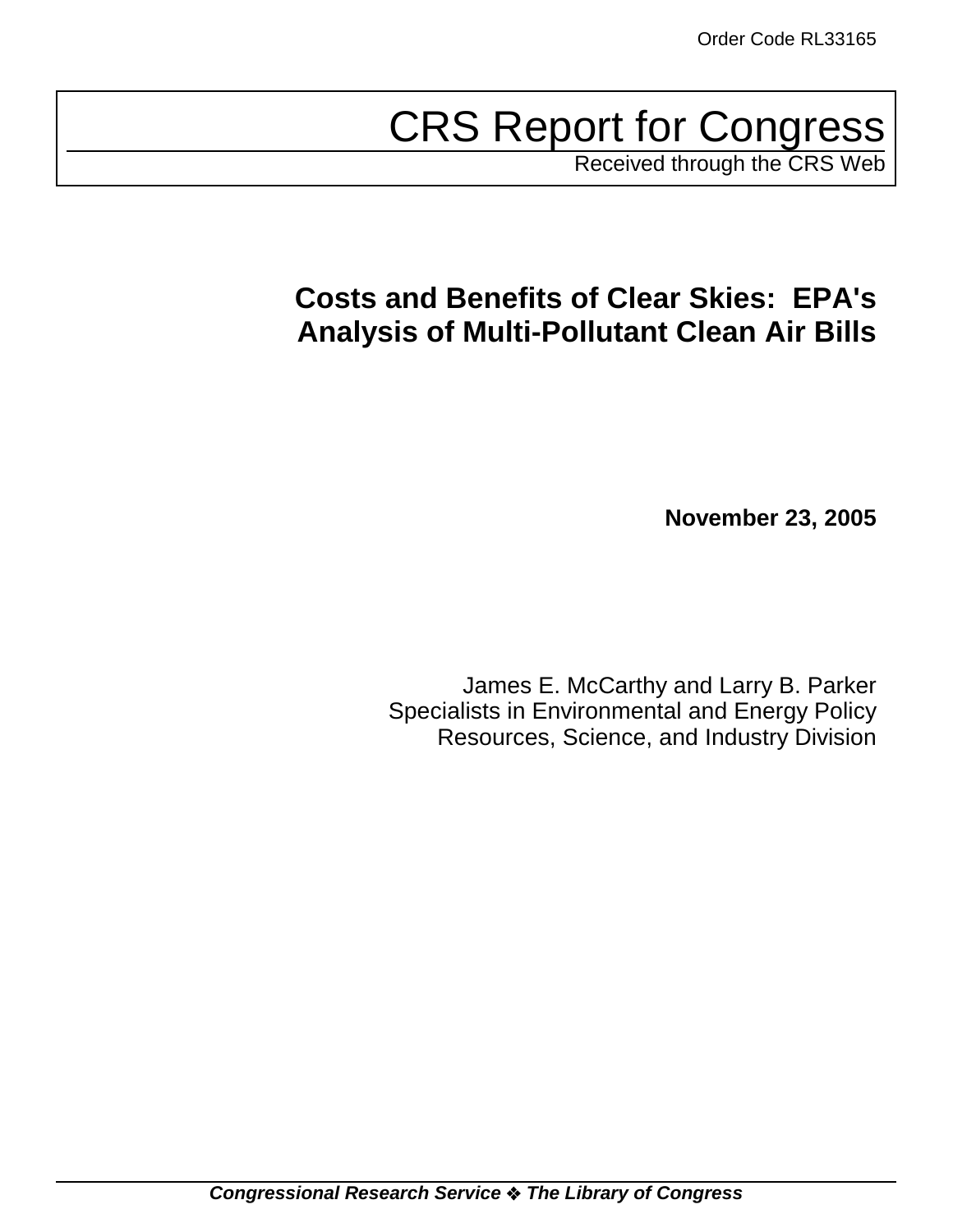## Costs and Benefits of Clear Skies: EPA's Analysis of Multi-Pollutant Clean Air Bills

#### **Summary**

 The electric utility industry is a major source of air pollution, particularly sulfur dioxide  $(SO<sub>2</sub>)$ , nitrogen oxides  $(NOx)$ , and mercury  $(Hg)$ , as well as suspected greenhouse gases, particularly carbon dioxide  $(CO<sub>2</sub>)$ . On October 27, 2005, the Environmental Protection Agency (EPA) released a long-awaited analysis comparing the costs and benefits of alternative approaches to controlling this pollution. The alternative schemes focus on using market-oriented mechanisms directed at multiple pollutants to achieve health and environmental goals. The new analysis compares four versions of the Administration-based "Clear Skies" proposal to bills introduced by Senator Jeffords  $(S, 150)$  and Senator Carper  $(S, 843)$  of the  $108<sup>th</sup>$  Congress), which would impose more stringent requirements.

This report, which will not be updated, examines EPA's analysis and adjusts some of its assumptions to reflect current regulations. The most important adjustment is the choice of baseline. The agency's analysis assumes as a baseline that, in the absence of new federal legislation, EPA and the states will take no additional action to control  $SO_2$ ,  $NOX$ ,  $Hg$ , or  $CO_2$  emissions beyond those actions finalized by mid-2004. This baseline is put forth despite three rules recently promulgated by EPA that limit  $SO_2$ , NOx, and Hg emissions on a timeframe similar to that proposed by the Clear Skies legislation.

CRS reexamines EPA's data, producing cost and benefit estimates for each bill incremental to the costs and benefits of current law and promulgated regulations. The reanalysis finds that Clear Skies would have negligible incremental costs and added benefits of \$6 billion in 2010 and \$3 billion in 2020. For the same years, S. 843 would have annual net benefits 8 and 5 times as great as Clear Skies at annual costs of \$4.2 billion and \$3 billion, and S. 150 would have annual net benefits 10 and 16 times those of Clear Skies at annual costs of \$23.6 billion and \$18.1 billion.

EPA conducted limited sensitivity analyses to examine the effect on cost of select combinations of assumptions, including (1) the responsiveness of electricity demand to changes in price; (2) the availability of skilled labor to install control equipment; and (3) the growth of electricity demand and natural gas prices. However, some potentially useful combinations of assumptions were not examined. For example, if EPA had combined a relaxed skilled labor constraint with some responsiveness of electricity demand to changes in price, the cost of S. 150 and S. 843 would be substantially reduced. CRS also concluded that the Hg control costs used in the analysis may be substantially overstated because of dated assumptions.

Numerous benefits were not estimated by EPA, partly because of methodological difficulties. Benefits not estimated include the environmental (as opposed to health) benefits of controlling the pollutants; the health effects of mercury control; and any benefits from controlling  $CO<sub>2</sub>$  emissions. Thus, even though benefits exceeded costs for each of the options in both EPA's and our analysis, one should perhaps view the benefit estimates as a floor rather than a best estimate, particularly for S. 150 and S. 843, which include significant Hg and  $CO<sub>2</sub>$  reductions.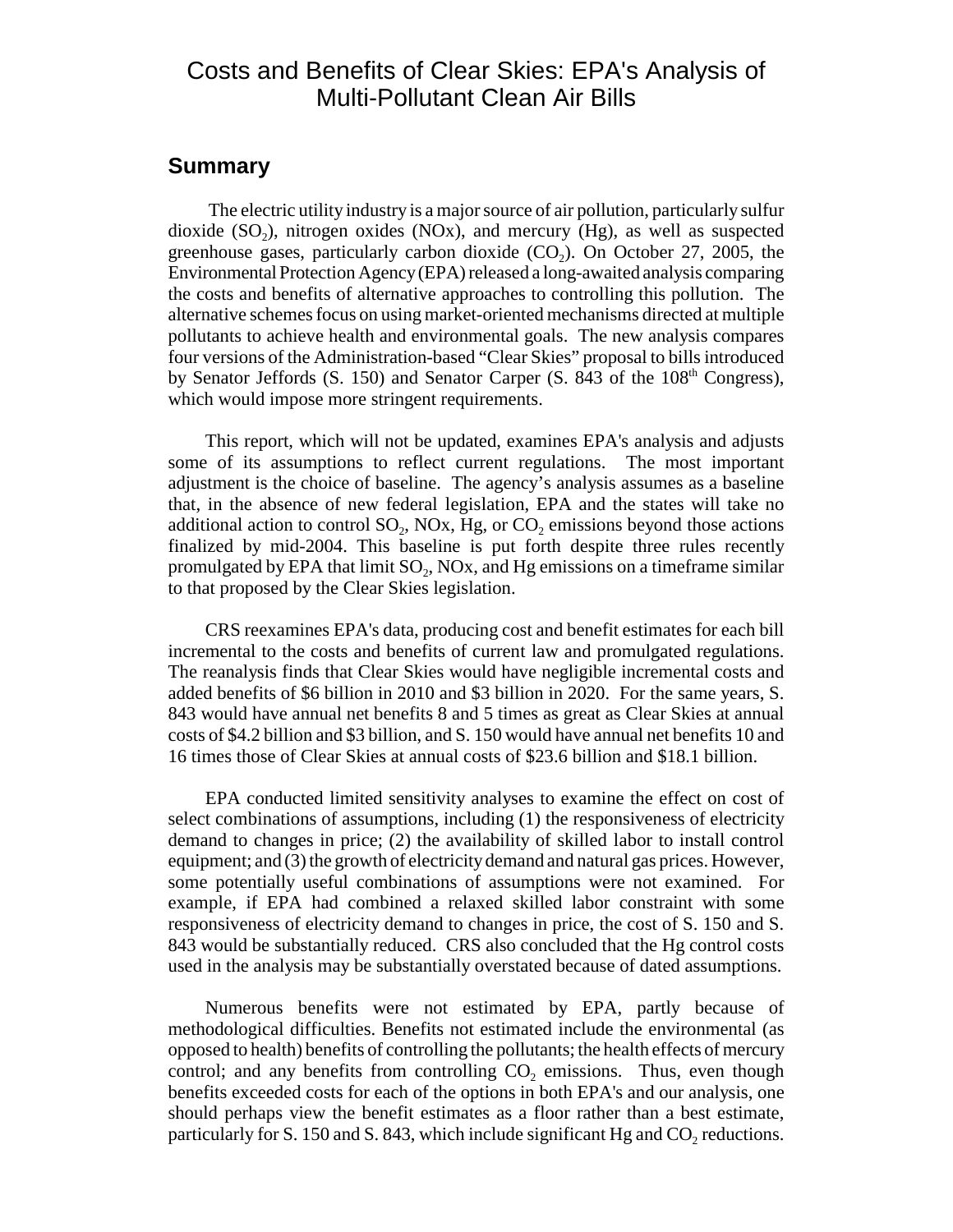## **Contents**

## **List of Figures**

## **List of Tables**

| Table 1. Emissions from U.S. Fossil-Fuel Electric Generating Plants  2 |
|------------------------------------------------------------------------|
|                                                                        |
| Table 2. EPA 2010 Cost and Benefit Estimates for Three Multi-Pollutant |
|                                                                        |
| Table 3. EPA 2020 Cost and Benefit Estimates for Three Multi-Pollutant |
|                                                                        |
| Table 4. Incremental Cost of Alternative Assumptions Compared with the |
|                                                                        |
| Table 5. EPA Estimates for Carbon Dioxide Allowance Prices –           |
|                                                                        |
| Table 6: Selected Heath Effects Avoided by Proposals Over Baseline 15  |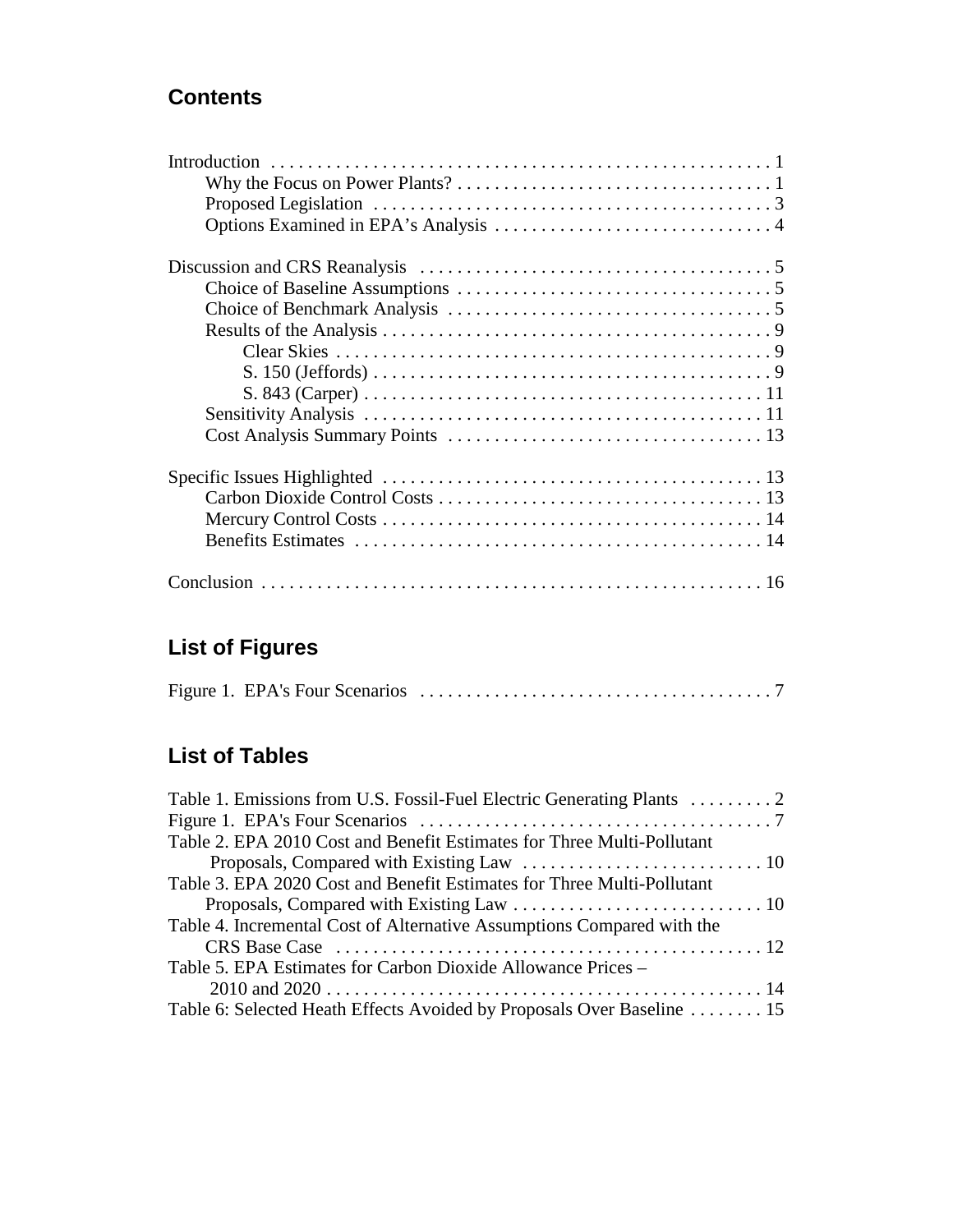## Costs and Benefits of Clear Skies: EPA's Analysis of Multi-Pollutant Clean Air Bills

### **Introduction**

 The electric utility industry is a major source of air pollution, particularly sulfur dioxide  $(SO<sub>2</sub>)$ , nitrogen oxides  $(NOx)$ , and mercury  $(Hg)$ , as well as suspected greenhouse gases, particularly carbon dioxide  $(CO<sub>2</sub>)$ . On October 27, 2005, the Environmental Protection Agency (EPA) released a long-awaited analysis comparing the costs and benefits of alternative approaches to controlling this pollution. Called multi-pollutant proposals, the alternative schemes focus on using market-oriented mechanisms to achieve health and environmental goals in simpler, more costeffective ways. EPA's new analysis compares four versions of the Administrationbased "Clear Skies" proposal to bills introduced by Senator Jeffords (S. 150) and Senator Carper (S. 843 of the  $108<sup>th</sup>$  Congress), which would impose more stringent requirements.

The Administration has been reluctant to conduct such a study, citing the cost and difficulty of doing so, but it relented after the Senate Environment and Public Works Committee, on a tie vote, failed to report the Clear Skies bill (S. 131) in March 2005. One reason the bill failed to advance, according to its opponents, was the concern that an analysis comparing its provisions to those of Senator Jeffords' and Senator Carper's bills had not been conducted. The issue was raised again in April 2005, during confirmation hearings for Stephen Johnson, who was sworn in as EPA Administrator May 2. As one of his first official acts, he promised to conduct a costbenefit analysis of Clear Skies and the other Senate bills, the results of which have now been released.

#### **Why the Focus on Power Plants?**

 Electric utility generating facilities are a major source of air pollution. The combustion of fossil fuels (petroleum, natural gas, and coal), which accounts for about two-thirds of U.S. electricity generation, results in the emission of a stream of gases. These gases include several pollutants that directly pose risks to human health and welfare, including particulate matter (PM),<sup>1</sup> sulfur dioxide, nitrogen oxides, and mercury. PM, SO<sub>2</sub>, and NO<sub>x</sub> are currently regulated under the Clean Air Act, and

<sup>&</sup>lt;sup>1</sup> Particulate matter is regulated depending on the particle size; current regulations address particles less than 10 microns in diameter  $(PM_{10})$ ; EPA has promulgated regulations for particles less than 2.5 microns in diameter  $(PM_{2,5})$  that are in the process of being implemented. SO<sub>2</sub> and NO<sub>x</sub> emissions could be affected by regulations of PM<sub>2</sub>. Current concerns about emissions from fossil-fuel electric generating plants do not explicitly address PM, but could indirectly do so through attention to  $SO_2$  and NOx.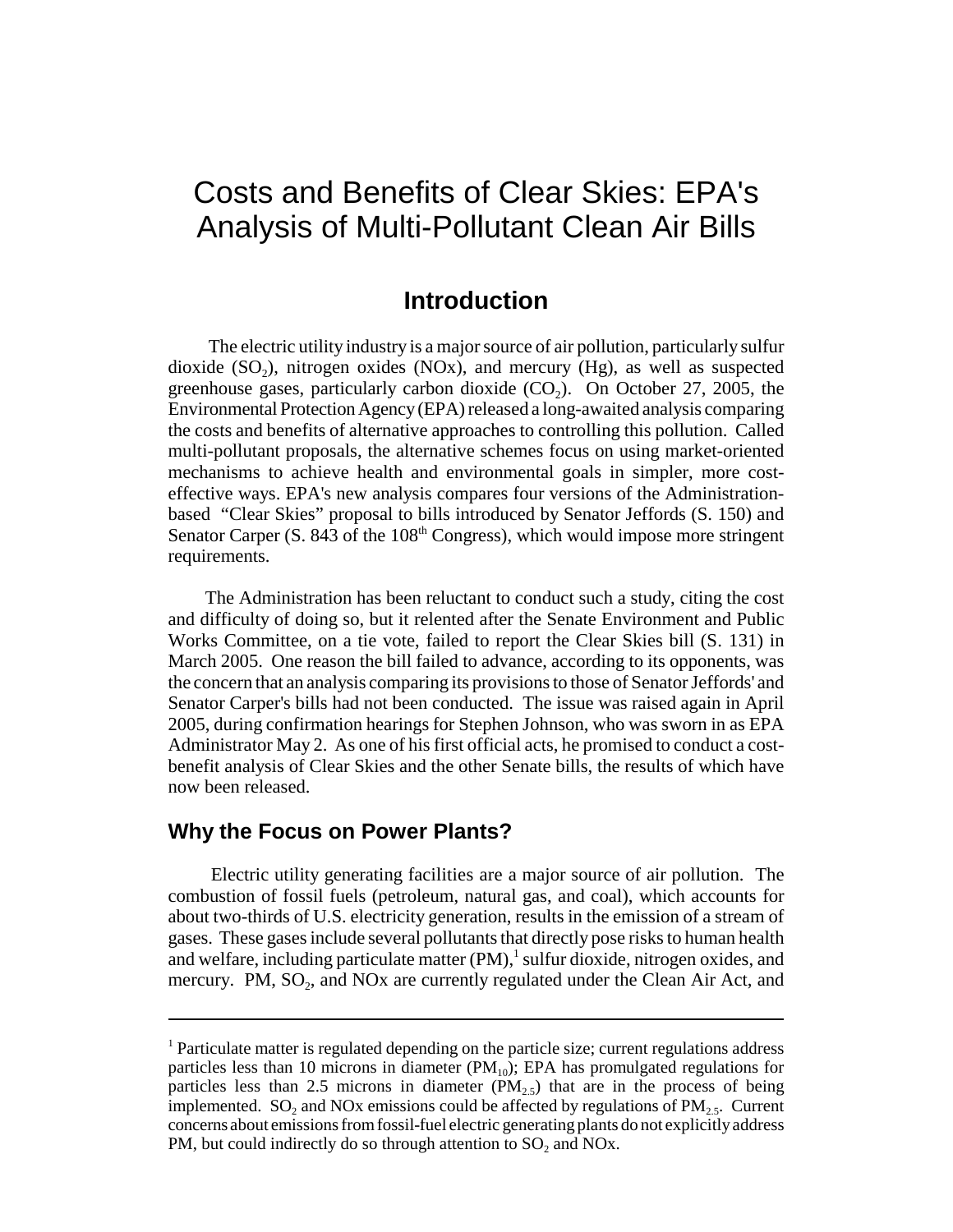EPA has finalized rules to regulate mercury. Other gases may pose indirect risks, notably carbon dioxide, which may contribute to global warming.2 **Table 1** provides estimates of  $SO_2$ , NOx, and  $CO_2$  emissions from electric generating facilities. As indicated,  $SO_2$  and NOx emissions have declined over the past six years as regulations resulting from the 1990 Clean Air Act Amendments have taken hold. In contrast,  $CO<sub>2</sub>$  emissions, which are unregulated, have continued to rise. In 2003, fossil-fuel-fired electric generating plants accounted for about 72% of the country's  $SO_2$  emissions, 24% of its NOx emissions, and 41% of its  $CO_2$  emissions. Annual emissions of Hg from utility facilities are more uncertain; current estimates indicate about 45 tons (more than 40% of the country's total Hg emissions) come from electric generating units.

| <b>Emissions</b> | 1998      | 1999      | 2000      | 2001      | 2002      | 2003      |
|------------------|-----------|-----------|-----------|-----------|-----------|-----------|
| SO <sub>2</sub>  | 12,509    | 12,445    | 11,297    | 10,966    | 10,515    | 10,594    |
| <b>NO</b> x      | 6,235     | 5,732     | 5,380     | 5,045     | 4,802     | 4,396     |
| CO <sub>2</sub>  | 2,313,013 | 2,326,558 | 2,429,394 | 2,379,603 | 2,397,937 | 2,408,961 |

**Table 1. Emissions from U.S. Fossil-Fuel Electric Generating Plants** (thousands of metric tons)

**Source:** Energy Information Administration. Includes emissions from combined-heat-and-power plants.

The evolution of air pollution controls over time and the growing scientific understanding of health and environmental impacts of power plant emissions have led to a multilayered and interlocking patchwork of controls. Moreover, additional controls are now underway, particularly with respect to NOx as a precursor to ozone, to both NOx and  $SO_2$  as contributors to  $PM_{2,5}$ , and to Hg as a toxic air pollutant. Also, under the United Nations Framework Convention on Climate Change, the United States agreed to voluntary limits on  $CO<sub>2</sub>$  emissions. The current Bush Administration has rejected the Kyoto Protocol, which would impose mandatory limits, in favor of a voluntary reduction program. In contrast to the Administration's position, in June, 2005, the Senate passed a Sense of the Senate resolution calling for mandatory controls on greenhouse gases that would not impose significant harm to the economy.3

For many years the complexity of the air quality control regime has caused some observers to call for a simplified approach. One focus of this effort is the "multipollutant" or "four-pollutant" approach. This approach involves a mix of regulatory and economic mechanisms that would apply to utility emissions of up to four pollutants in various proposals —  $SO_2$ , NOx, Hg, and  $CO_2$ . The objective would be to balance the environmental goal of effective controls across the pollutants covered with the industry goal of a stable regulatory regime for a period of years.<sup>4</sup>

<sup>&</sup>lt;sup>2</sup> Steam-electric utilities produce minor amounts of volatile organic compounds (VOCs), carbon monoxide (CO), and lead — on the order of 2% or less of all sources.

<sup>&</sup>lt;sup>3</sup> Senate Amendment 866 to H.R. 6, The Energy Policy Act of 2005, (June 22, 2005)

<sup>4</sup> CRS Report RL30878, *Electricity Generation and Air Quality: Multi-Pollutant Strategies,* (continued...)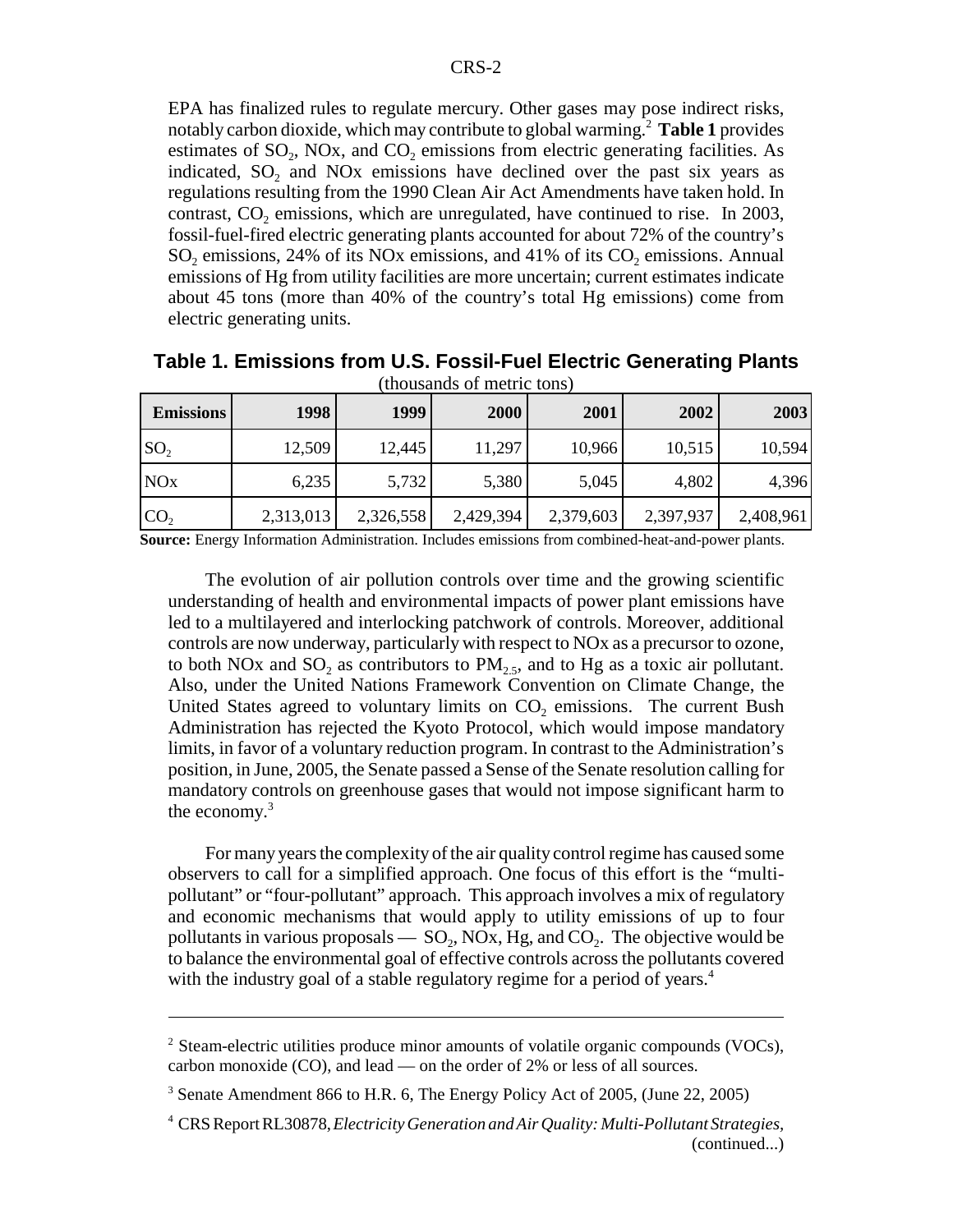To some degree, this new approach already has been incorporated into existing law with three recently finalized rules: (1) the Clean Air Interstate Rule (CAIR), promulgated May 12, 2005, that caps emissions of  $SO<sub>2</sub>$  and NOx in the eastern U.S.; (2) the Clean Air Mercury Rule (CAMR), promulgated May 18, 2005, that caps emissions of Hg from coal-fired powerplants; and (3) the Clean Air Visibility Rule  $(CAVR)$ , promulgated July 6, 2005, that focuses on  $SO<sub>2</sub>$  and NO<sub>x</sub> emissions that impair visibility surrounding national parks and wilderness areas.

More  $SO_2$  and NOx reductions are in the pipeline. With new ambient air quality standards for ozone and fine particles taking effect nationwide in 2005, emissions of NOx (which contributes to the formation of ozone) and  $SO<sub>2</sub>$  (which is among the sources of fine particles) need to be reduced further. Mercury emissions are also a focus of concern: 44 states have issued fish consumption advisories for mercury, covering 13 million acres of lakes, 765,000 river miles, and the coastal waters of 12 entire states. Mercury enters water bodies from air emissions that are either deposited directly in them or are deposited on land and end up in water through precipitation run off.

#### **Proposed Legislation**

Many in industry, environmental groups, Congress, and the Administration agree that legislation that addresses power plant pollution in a comprehensive (multipollutant) fashion could achieve health and environmental goals in simpler, more  $cost\text{-}effective$  ways. In the  $109<sup>th</sup> Congress$ , six bills have been introduced that would impose multi-pollutant controls on utilities.<sup>5</sup> Such legislation (the Administration version of which is dubbed "Clear Skies") would address  $SO<sub>2</sub>$ , NOx, and Hg from electric generating facilities on a coordinated schedule, and would rely, to a large extent, on a system like that used in the acid rain program, where national or regional caps on emissions are implemented through a system of tradeable allowances. Some of the legislative proposals include  $CO<sub>2</sub>$  caps as well.

Key questions in the ensuing congressional debate have been how stringent the caps should be, how quickly reductions should be mandated, and whether carbon dioxide should be among the emissions subject to a cap. Regarding the stringency issue, all bills would eventually require a 70% to 80% reduction of both NOx and SO<sub>2</sub> emissions from 1998 levels. Regarding mercury, the bills eventually would require reductions of 70%-90%.

The Clear Skies bill (S. 131) would impose the least stringent standards and would be phased in over the longest period of time. For all three pollutants, the final Clear Skies deadlines would be 2018, but the actual 70% reduction targets might not be met for as long as a decade after that. The reason for the delay is the use of what are called "banking" provisions in the regulatory scheme. Because the deadlines are far in the future, utilities would be likely to "overcomply" in the early years of the

<sup>4</sup> (...continued)

by Larry Parker and John Blodgett.

<sup>5</sup> For a detailed comparison, see CRS Report RL32755, *Air Quality: Multi-Pollutant Legislation in the 109th Congress*, by Larry Parker and John Blodgett.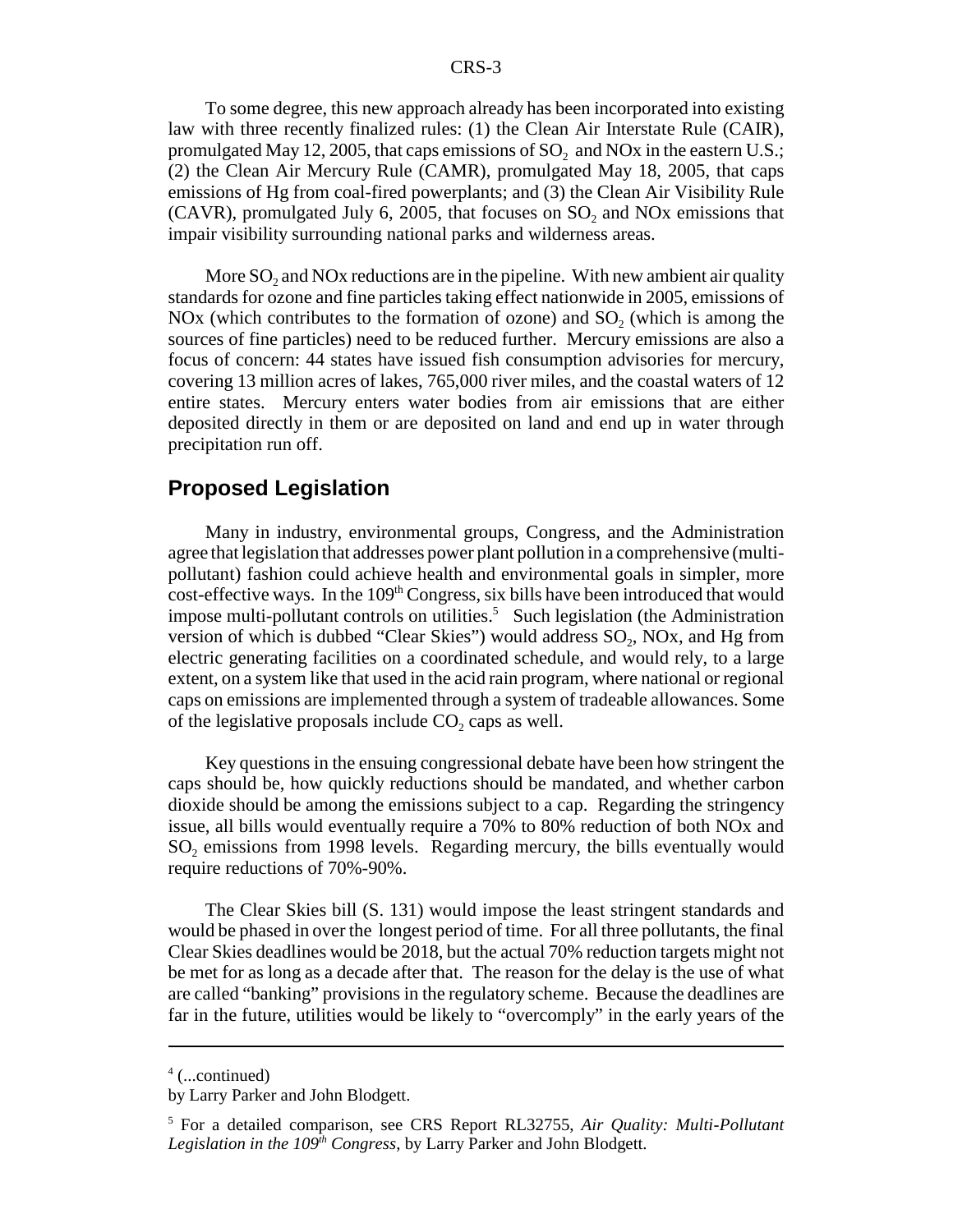program, building up credits that could be used in place of further emission reductions in later years. The Administration uses the projected overcompliance as a selling point for its approach, arguing that it will achieve reductions sooner than would a traditional regulatory approach with similar deadlines. But overcompliance in the early years would lead to large holdings of banked emission allowances to be used in place of actual reductions in later years, delaying achievement of emissions caps. In its analysis of the Clear Skies bill, EPA does not expect to see the full 70% emission reductions until 2026 or later.

The Jeffords and Carper bills also allow banking and trading of allowances; but, with earlier and more stringent caps on emissions, utilities would be unable to bank so many allowances and, thus, would reach full compliance at least a decade sooner than under Clear Skies.

With respect to carbon dioxide, Clear Skies would not impose controls on it, whereas the Jeffords and Carper bills would. The absence of  $CO<sub>2</sub>$  from the mix might lead to different strategies for achieving compliance, preserving more of a market for coal, and lessening the degree to which power producers might switch to natural gas or renewable fuels as a compliance strategy.

#### **Options Examined in EPA's Analysis**

The cost-benefit analysis released by EPA, October 27,<sup>6</sup> examined six options: four of the six were variants of the Administration's Clear Skies bill or its regulatory counterparts<sup>7</sup>; the other two options were Senator Carper's Clean Air Planning Act  $(S. 843$  in the  $108<sup>th</sup> Congress$ , but as of the date of the analysis, not yet introduced in the 109th) and Senator Jeffords' Clean Power Act (S. 150).

The results of the analysis show very little difference between the four Clear Skies options, so it may be best to think of them as one (for most purposes) and simplify the discussion to three principal choices: Clear Skies, Carper, and Jeffords. Of the four Clear Skies options that EPA examined, we have chosen the version most recently drafted, the Managers' Mark version, which was offered at the Senate Environment and Public Works Committee markup of S. 131 on March 9, 2005.<sup>8</sup>

<sup>&</sup>lt;sup>6</sup> Rather than a single document, the agency actually released a group of 45 documents: an 18-page "Comparison Briefing"; a 4-page table comparing the options; separate analyses of each of the six options; and 37 background documents. We refer to this group of 45 documents as the agency's cost-benefit analysis. The full package is available at [http://www.epa.gov/airmarkets/mp/].

 $7$  By "regulatory counterparts," we mean three rules promulgated by the agency in 2005 that have emission reduction and cap-and-trade provisions almost identical to those of Clear Skies. These are the Clean Air Interstate Rule (CAIR), promulgated May 12, 2005; the Clean Air Mercury Rule (CAMR), promulgated May 18, 2005; and the Clean Air Visibility Rule (CAVR), promulgated July 6, 2005.

<sup>&</sup>lt;sup>8</sup> The Managers' Mark was chosen primarily because it was the most recent legislative version. When fully implemented, it also would have slightly greater benefits than the other three Clear Skies alternatives, according to EPA's analysis.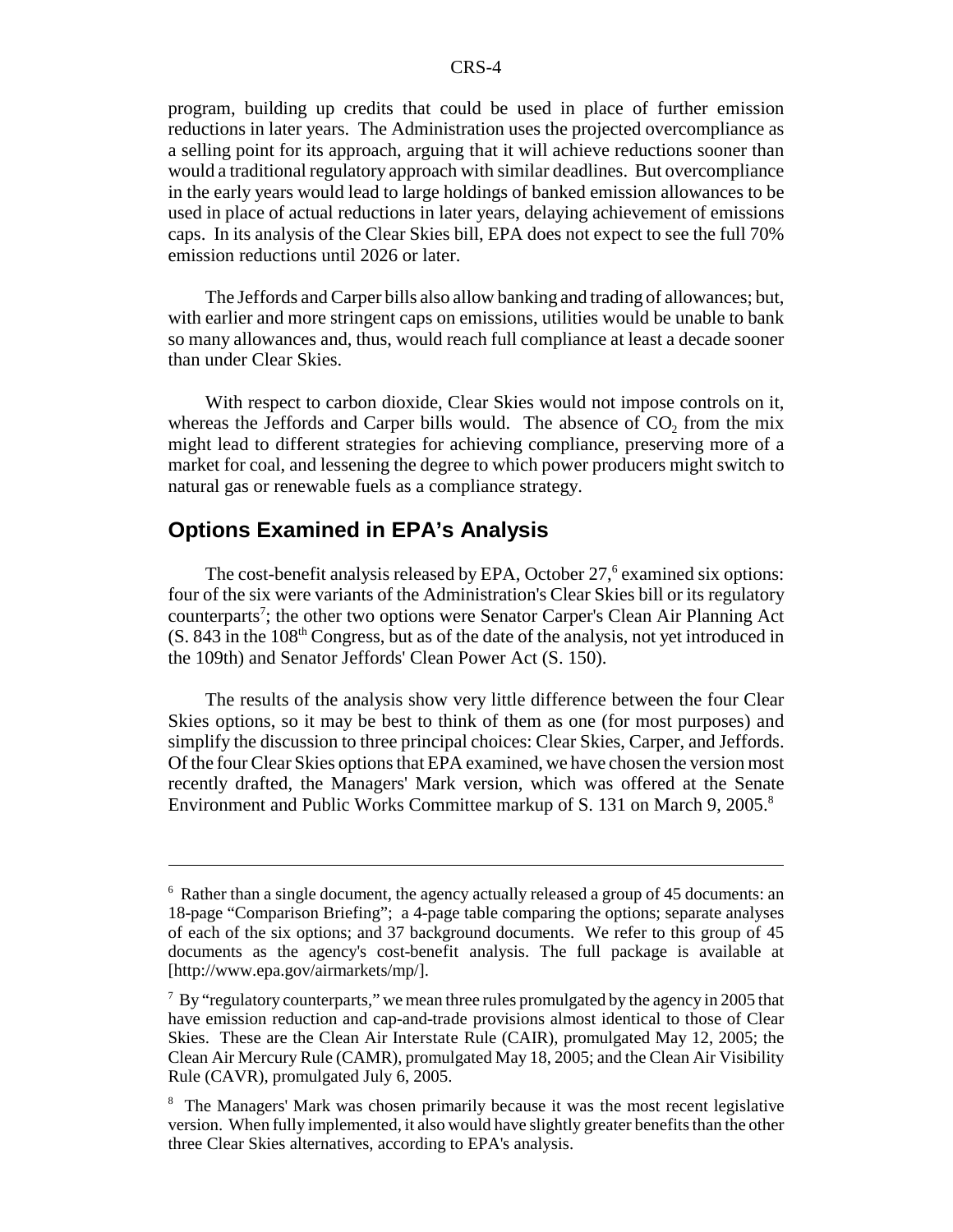### **Discussion and CRS Reanalysis**

#### **Choice of Baseline Assumptions**

EPA's Multi-Pollutant Regulatory Analysis assumes as a baseline that in the absence of new legislation, EPA and the states will take no additional action to control  $SO_2$ ,  $NOx$ ,  $Hg$ , or  $CO_2$  emissions beyond those rules, regulations, or agreements finalized by mid-2004. This baseline is put forth despite three rules recently finalized by EPA that directly bear on  $SO_2$ , NOx, and Hg.<sup>9</sup>

Why EPA chose not to include three finalized rules that clearly delineate EPA's current approach to addressing  $SO_2$ ,  $NOX$ , and Hg control is unclear.<sup>10</sup> Instead, EPA included the three regulations as a "sixth proposal" for controlling these pollutants – a curious designation for finalized rules. This report uses that analysis, the  $CAIR/CAMR/CAVR<sup>11</sup>$  case, for its baseline because it most accurately portrays the status of current and future clean air regulation with respect to these pollutants. Arguably, the uncertainty with respect to those rules (and others) is no more than the uncertainty about the specific provisions and implementation of any multi-pollutant legislation. For example, S. 843 was introduced in the  $108<sup>th</sup>$  Congress. There is no guarantee that a  $109<sup>th</sup>$  Congress or later version would maintain the deadlines contained in the 2003 proposal. Likewise, the Managers' Mark, almost by definition, was an evolving proposal and could change again if the Committee resumes consideration of it. Finally, the regulations supporting any passed legislation would be subject to some of the same uncertainties and delays as the finalized regulations that were not included in EPA's baseline. Controlling air pollution is a moving target and we believe it is important that any analysis work from updated baseline projections and assumptions when possible.

#### **Choice of Benchmark Analysis**

EPA's cost analysis places special emphasis on three basic parameters:

<sup>&</sup>lt;sup>9</sup> Those are CAIR – the Clean Air Interstate Rule; CAMR – the Clean Air Mercury Rule; and CAVR – the Clean Air Visibility Rule

 $10$  One explanation might be that, while final, these rules have not yet been implemented and are being challenged in court. In this respect, however, they are not materially different from some pre-2004 rules. EPA's baseline modeling includes finalized, but not implemented, state rules and negotiated settlements, along with finalized EPA rules for which serious disputes still exist with respect to implementation (such as the Heavy Duty Diesel rule). A second possibility is that time constraints prevented EPA from updating its baseline assumption from 2003. Adjusting the model to incorporate more recent data and assumptions would have required a substantial commitment of time, delaying completion of the analysis As discussed later, the grounding of the analysis in 2003 (e.g., Hg control costs and natural gas supply assumptions) may be leading to unrealistic projections.

 $11$  CAIR – the Clean Air Interstate Rule; CAMR – the Clean Air Mercury Rule; and CAVR – the Clean Air Visibility Rule.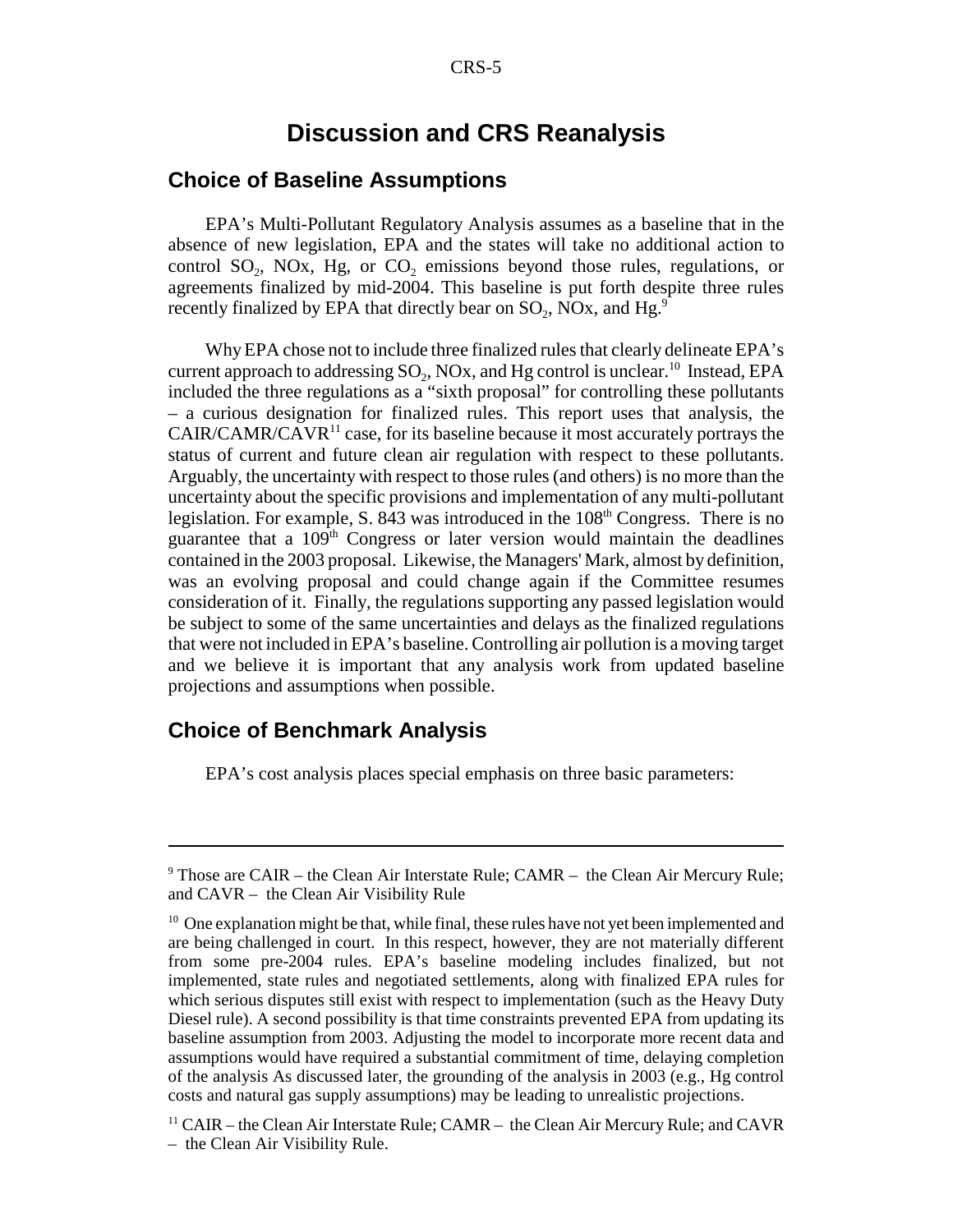- ! Electric Demand Price Elasticity (Demand Response). EPA analyzes two scenarios: (1) zero price elasticity (i.e., no demand response to increasing electricity prices), and (2) a very inelastic short-term price elasticity (i.e., a very limited demand response to increasing electricity prices).
- Assumed Short-term Construction Constraints (Feasibility). EPA analyzes two scenarios (1) an assumed shortage in boilermaker labor that limits the amount of  $SO<sub>2</sub>$  and NOx emissions control equipment that can be built by 2010, and (2) an assumption that the market will respond to the demand for new equipment in a timely fashion (i.e., no constraint on short-term construction).
- Assumed Electricity Demand Growth and Natural Gas Supply. EPA analyzes two scenarios: (1) EPA's baseline assumption of 1.55% annual electricity demand growth and baseline natural gas prices of \$3.34 per MMBtu in 2010 (1999 dollars), and (2) the Energy Information Administration<sup>12</sup> (EIA) baseline assumption of  $1.83\%$ annual electricity demand growth and baseline natural gas prices of \$3.62 per MMBtu in 2010 (1999 dollars). Under EPA model, these prices rise under the impact of proposed legislation.

Based on these parameters, EPA developed four scenarios that include different combinations of these assumptions (as shown in Figure 1).

- ! *EPA's Base Case Scenario* assumes zero price demand elasticity, short-term construction constraints, and EPA electricity demand growth and natural gas supply assumptions.
- ! *No Construction Constraint Scenario* assumes zero price elasticity, no short-term construction constraints, and EPA's electricity growth and natural gas supply assumptions.
- ! *EPA Demand Response Scenario* assumes very inelastic short-term price elasticity, short-term construction constraints, and EPA's electricity growth and natural gas supply assumptions.
- ! *Higher Electricity Growth and Natural Gas Scenario* assumes zero price elasticity, short-term construction constraints, and EIA's higher electricity growth and natural gas supply assumptions.

This report uses EPA's Demand Response Scenario as the benchmark analysis. This choice is a compromise based on the three factors and lack of alternative combinations. Each of the scenarios raises questions; however, the strongest case can be made for including a short-term demand response function in the modeling.

 $12$  EIA is the division of the Department of Energy responsible for official projections of energy supply, demand, prices, etc.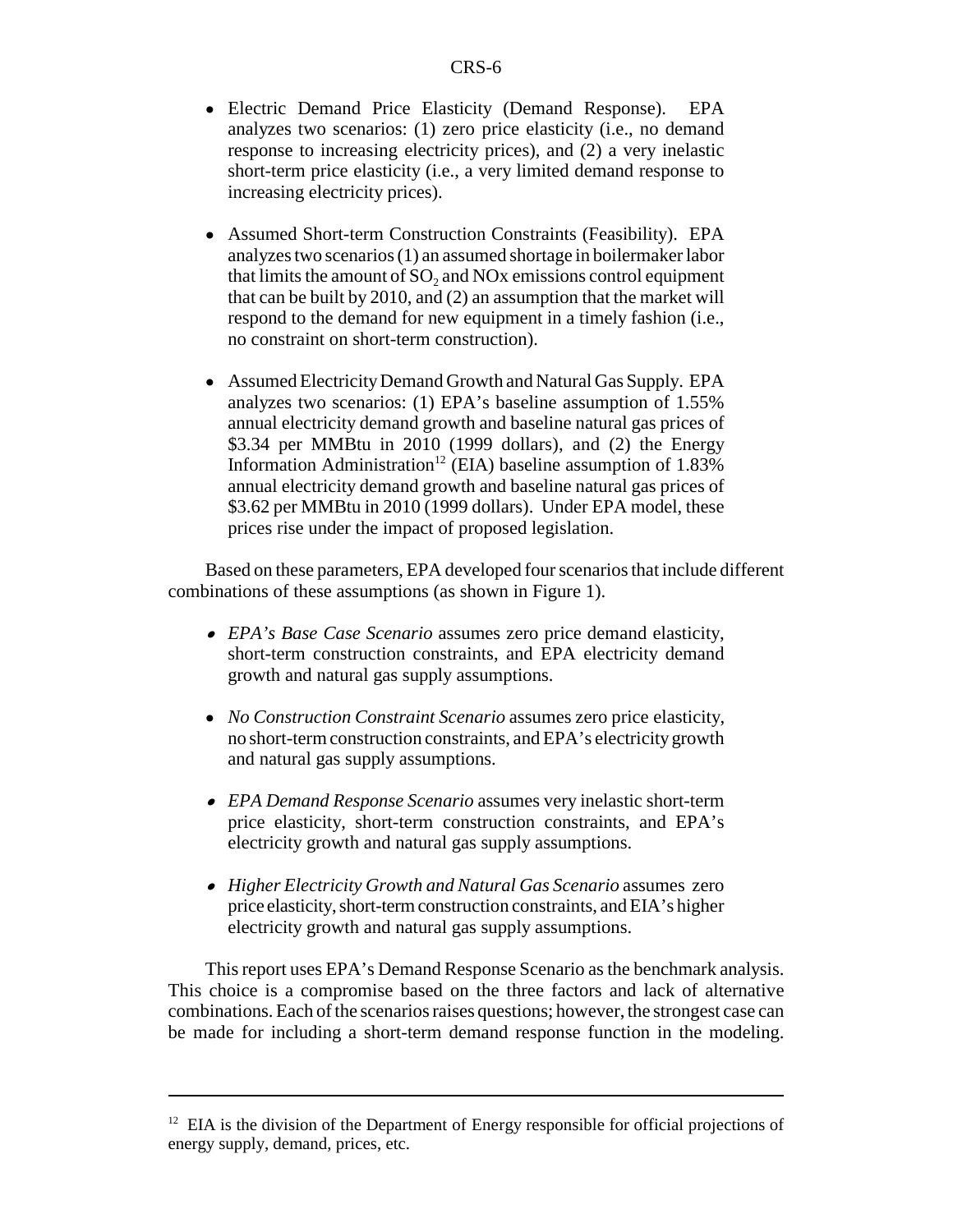Electricity price elasticities are well established in the literature, particularly shortterm elasticities.<sup>13</sup> The short-term price elasticities chosen by EPA to incorporate

| <b>Scenario</b>                                                             | <b>Elasticity of</b><br><b>Demand</b>                            | <b>Construction</b><br><b>Constrained?</b> | <b>Electricity</b><br><b>Growth / Natural</b><br>Gas |
|-----------------------------------------------------------------------------|------------------------------------------------------------------|--------------------------------------------|------------------------------------------------------|
| <b>EPA's Base Case</b>                                                      | zero                                                             | yes                                        | EPA assumptions                                      |
| No Construction<br>Constraint                                               | zero                                                             | no                                         | EPA assumptions                                      |
| <b>EPA</b> Demand<br>Response (used by<br>CRS)                              | assumes fairly<br>inelastic demand<br>response (but not<br>zero) | yes                                        | EPA assumptions                                      |
| <b>Higher Electricity</b><br><b>Growth and Natural</b><br><b>Gas Prices</b> | zero                                                             | yes                                        | higher EIA<br>assumptions                            |

**Figure 1. EPA's Four Scenarios**

into their Demand Response Scenario (the only scenario to contain the demand function) are well within the range suggested by the literature. Why EPA did not choose to include this refinement in all of the scenarios is unclear. However, EPA only included it in the one, so CRS chose it.

This is not to suggest that the other assumptions incorporated in the Demand Response Scenario are not debatable, particularly EPA's assumption with respect to boilermaker labor. EPA assumes in three of the four scenarios above that there will be limited boilermaker labor for constructing  $SO<sub>2</sub>$  and NOx control equipment until 2010, following which unlimited labor would be available.<sup>14</sup> This is an assumption EPA incorporated into its regulatory rulemaking on the Clean Air Interstate Rule (CAIR), also called the Interstate Air Quality Rule (IAQR). This constraint has been questioned by some, including the Institute of Clean Air Companies (ICAC), the trade association that represents the air pollution control industry. During the rulemaking on CAIR, ICAC conducted their own analysis of boilermaker labor

<sup>13</sup> The classic survey of electricity price elasticities is Douglas R. Bohi, *Analyzing Demand Behavior: A Survey of Energy Elasticities,* Johns Hopkins University Press (1981). For more recent examination of residential electricity price elasticities, see Raphael E. Branch, "Short Run Income Elasticity of Demand for Residential Electricity Using Consumer Expenditure Survey Data," 14 *The Energy Journal* 4 (1993) pp. 111-121 and Yu Hsing, Estimation of Residential Demand for Electricity with the Cross-Sectionally Corrected and Time-wise Autoregressive Model," 16 *Resources and Energy Economics* (1994) pp. 255- 263.

<sup>14</sup> Environmental Protection Agency, *Feasibility of Installing Pollution Controls to Meet Phase 1 Requirements of Various Multi-Pollutant Legislative Proposals*, Office of Air and Radiation (October 2005)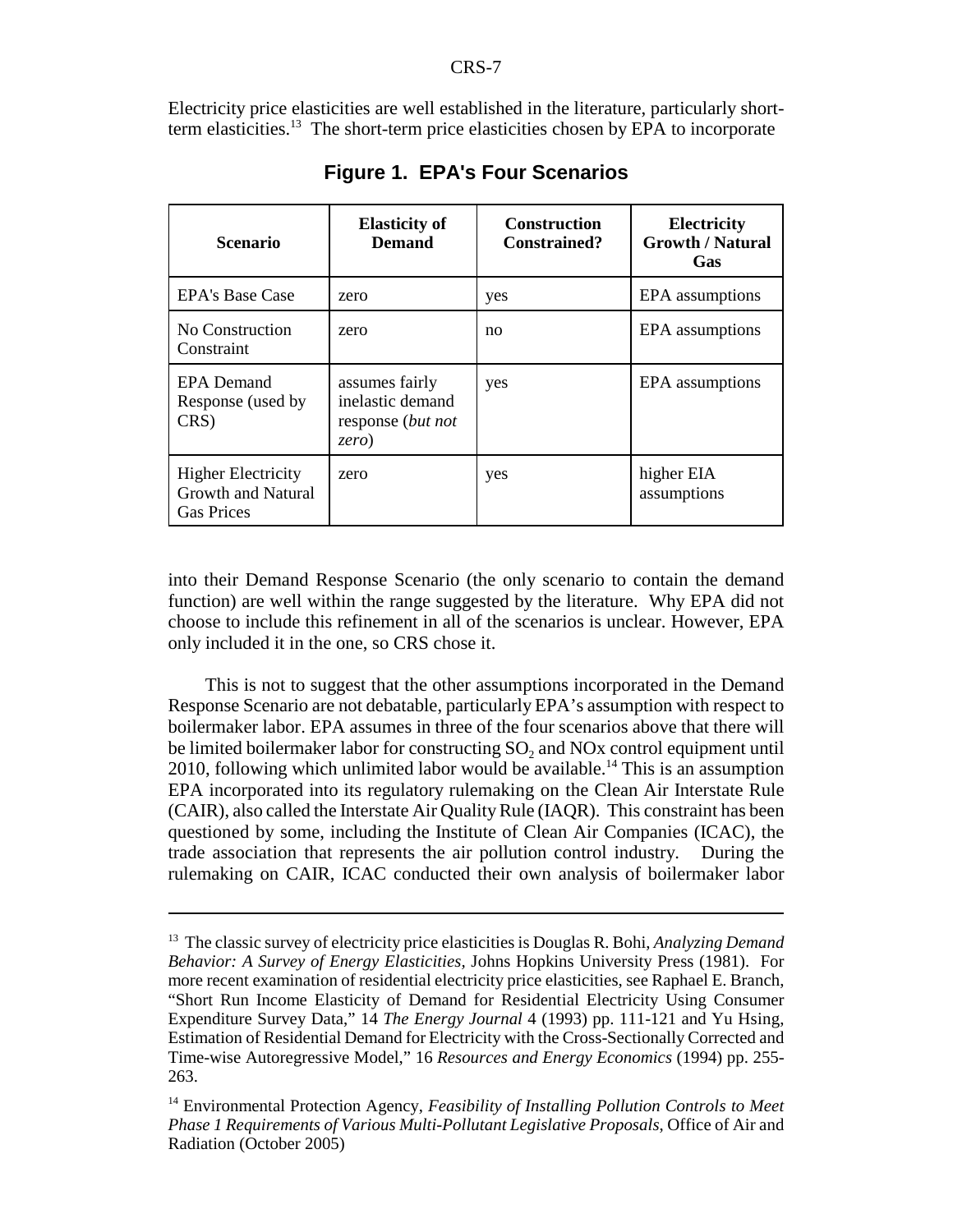availability and found no constraint on construction, even if the 2015 deadline of CAIR was moved to 2010. As stated by ICAC:

In summary, the air pollution control industry has demonstrated that they are able to install significant amounts of air pollution control equipment in short periods of time. This has been demonstrated more recently with the installation of SCRs [selective catalytic reduction controls] for the NOx SIP call as well as for control installations in both Germany and Japan. The resources required for the projected installations under the IAQR will also require a significant number of air pollution control installations but the resources required to complete them are not expected to be limiting. Factors such as the use of modular construction methods and non-union craft labor will reduce the demand for union boilermakers. This reduction in boilermaker demand combined with the six month increase in compliance time window will further reduce the demand on boilermaker labor. In the event of a shortage, additional boilermaker labor is available through the Canadian boilermaker union as well as from ship builders' and iron workers' labor pools. In conclusion, there will be more than sufficient boilermaker capacity to carry out the projected IAQR and control installation for 2010 and 2015. Even more significantly, it will be possible to complete the 2015 requirements in the 2010 timeframe.<sup>15</sup>

The assumption of limited boilernaker availability, which only affects the two most stringent alternatives (S. 843 and S. 150) is included in three of the four scenarios used by EPA in its analysis. The one scenario that removes this constraint simultaneously assumes zero price elasticity for electricity demand. Thus, despite questions with respect to this assumption, one is forced to choose whether to address it or to address the demand elasticity assumption. CRS believes that given the lack of an EPA alternative that includes both demand elasticity and no boilermaker constraint, it is more important to include a demand elasticity function in the benchmark analysis than to remove the questionable feasibility constraint.<sup>16</sup> Thus, we chose EPA's demand response scenario as our base case.

Finally, there is the important issue of future natural gas supply. There are no facts about the future and, therefore, sensitivity analysis is very important to understand the robustness of cost estimates. The natural gas supply curves developed for the EPA's model generally project more natural gas availability at lower prices than the natural gas supply curves developed by EIA. EPA provides one scenario with the steeper EIA supply curves – Higher Electricity Growth and Natural Gas Scenario – along with the short-term feasibility constraint and zero short-term price

<sup>15</sup> Institute of Clean Air Companies, *IAQR Projected 2015 Control Technology can be Installed by 2010*, p. 10.

<sup>&</sup>lt;sup>16</sup> Indeed, not including a demand response would compound the effects of the feasibility constraint discussed here. With the feasibility constraint and zero price elasticity, the model continues to build new generation capacity despite price increases, bumping into the feasibility constraints that further bump up prices that are not responded to. Not including a demand response function affects only the two non-Clear Skies bills. Including a proper demand response function into the analysis mitigates this effect to some degree.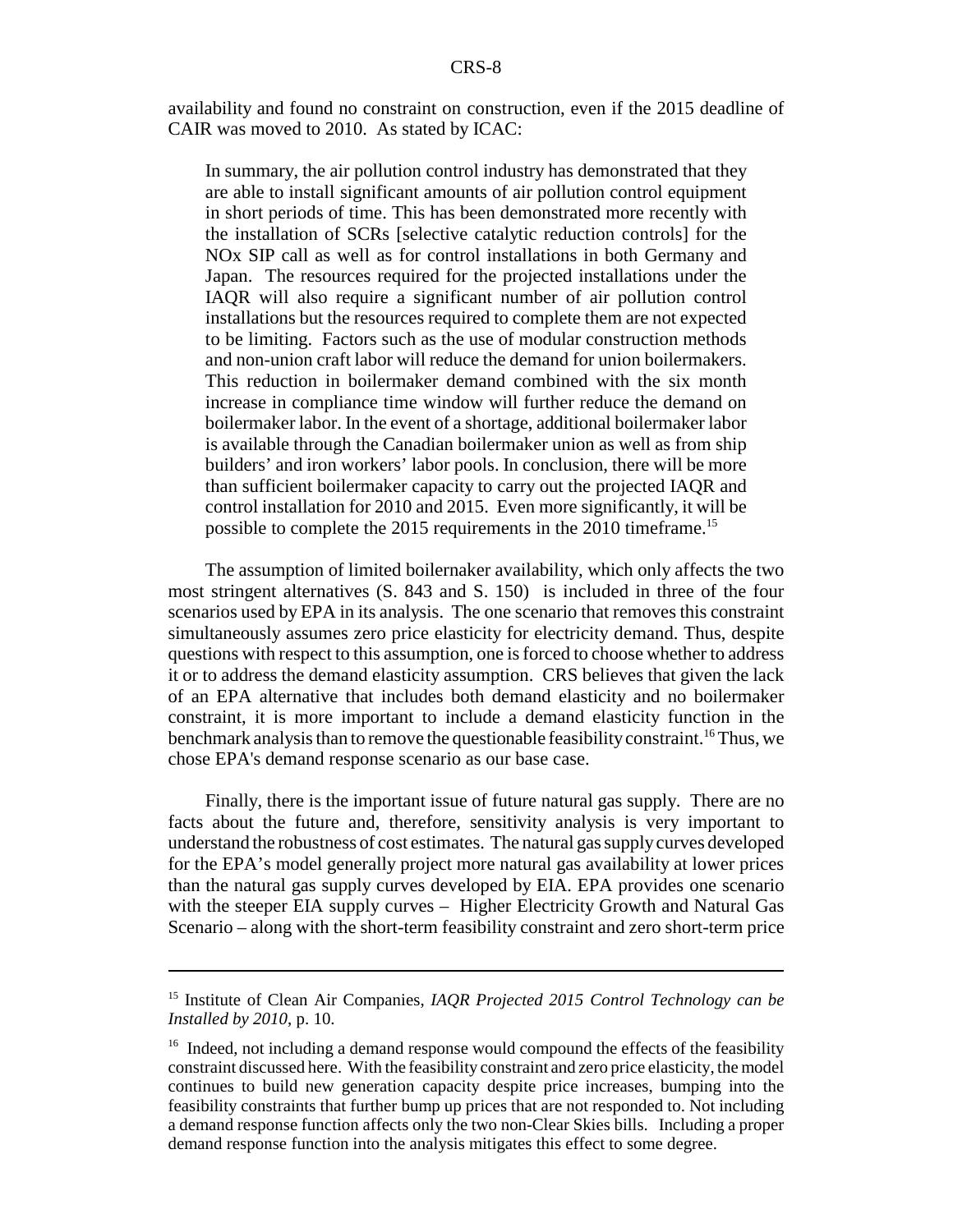elasticity. In the current market climate, it is difficult not to argue that the EIA curves may be more representative of future supplies than EPA's estimates. However, natural gas supply has a long history of volatility and the 15-year time frame of the analysis leaves plenty of room for debate.

Recognizing serious questions about EPA's feasibility constraints and the historic volatility of the natural gas market, this analysis uses the Demand Response Scenario as the basis of its discussion. Including a short-term demand function is fully justified based on the literature.

#### **Results of the Analysis**

**Clear Skies.** Clear Skies would cost substantially less than the other two bills, both in the short- and long-term. As indicated by **Tables 2 and 3,** Clear Skies' costs and benefits are minimal compared with the reconstructed baseline case. That Clear Skies has the lowest cost should not be surprising. Compared to the other bills, it has less stringent requirements and later deadlines, so, particularly in the early years, there is a vast difference in the annual costs of the three approaches. In particular, the provisions with respect to Hg are weak compared with the other two bills and there are no provisions for  $CO<sub>2</sub>$ . More importantly, as discussed in a previous CRS report, Clear Skies is principally an attempt to revamp the Clean Air Act's existing structure with something more cost-effective.<sup>17</sup>

Clear Skies' benefits would also be substantially less than the Carper and Jeffords bills, which were designed to reduce pollution faster than existing requirements. In 2010, the Clear Skies bill would provide \$6 billion in annual benefits, according to EPA, compared to benefits of \$51 billion (Carper) and \$83 billion (Jeffords). The benefits of Clear Skies almost merge with the baseline increase in later years, and continue to lag the two other bills, which have benefits of \$19 billion and \$66 billion annually in 2020. The higher benefits for the Carper and Jeffords bills reflect the fact that Clear Skies' required pollution caps are less stringent, and the implementation schedule is more relaxed.

As noted, EPA compares the three bills' effects to a baseline that does not include current Clean Air Act requirements. If one adjusts the baseline to reflect current Clean Air Act requirements (including the CAIR, CAMR, and CAVR rules, promulgated earlier this year), Clear Skies has essentially no incremental cost. Its benefits are also relatively small – equal to an additional 10% of the benefits of the newly promulgated rules in 2010 and only 2% of the benefits in 2020. This result suggests the success EPA has had in incorporating the market-based regulatory scheme of Clear Skies into its new regulations. At the same time, the analysis may bolster the arguments of Clear Skies' opponents, who maintain that the requirements of current law are at least as good as the Clear Skies requirements.

**S. 150 (Jeffords).** As indicated by **Tables 2 and 3**, Senator Jeffords' bill would have the greatest benefits. In 2010, its benefits would be \$83 billion annually,

<sup>17</sup> For additional discussion of these points, see CRS Report RL32782, *Clear Skies and the Clean Air Act: What's the Difference?* by Larry Parker and James E. McCarthy.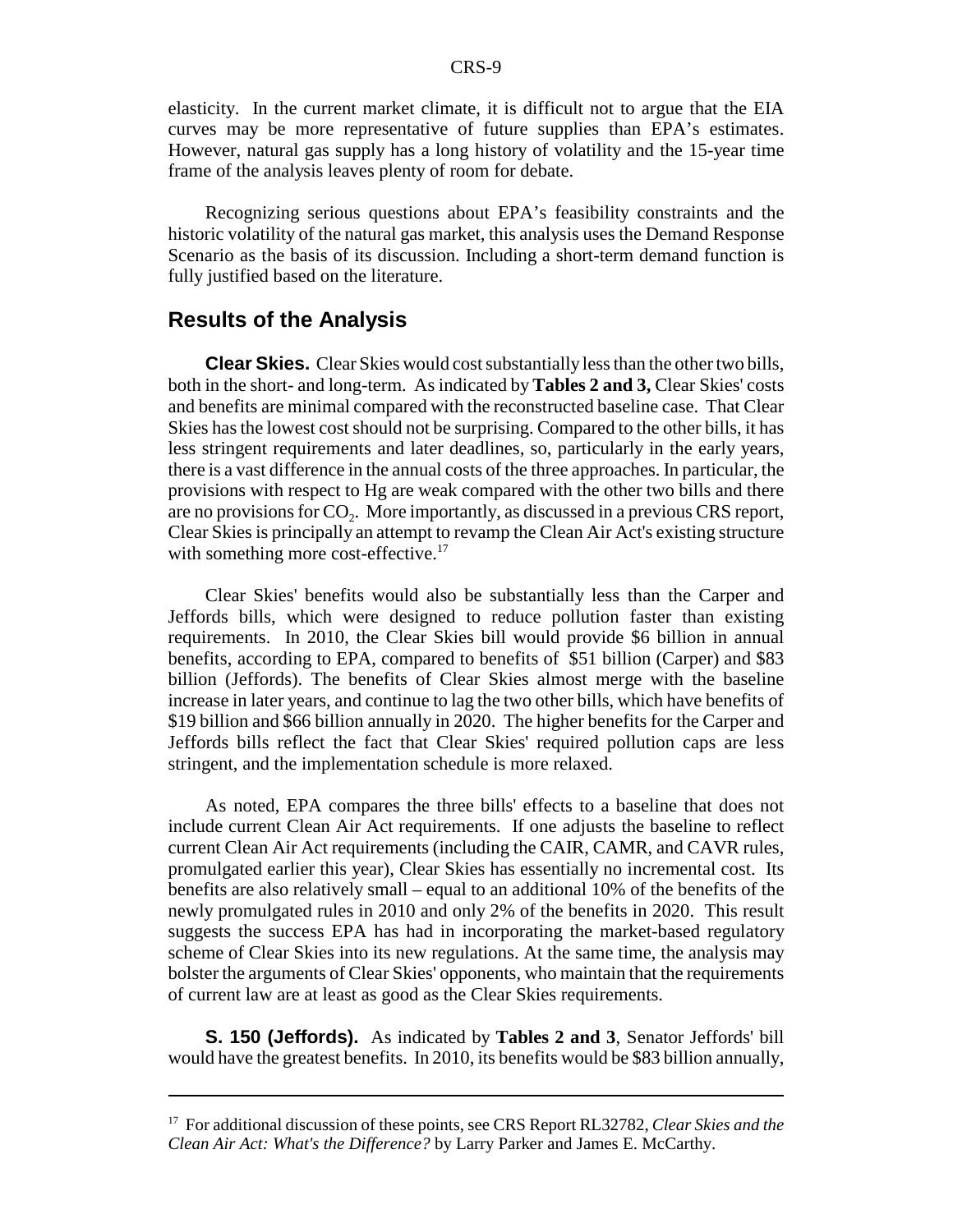\$32 billion more than those of the Carper bill, and about 14 times the benefits of Clear Skies. In 2020, its benefits continue to exceed those of the other bills: at an estimated \$66 billion annually, they are three-and-a-half times those of the Carper bill and 22 times those of Clear Skies.

| <b>TANIC 4. ET A ZVTV OOSTAND DENENT ESUMATOR TOF THESE MUNIT</b><br><b>Pollutant Proposals, Compared with Existing Law</b> |  |  |  |  |  |  |  |
|-----------------------------------------------------------------------------------------------------------------------------|--|--|--|--|--|--|--|
| (in billions of 1999 dollars)                                                                                               |  |  |  |  |  |  |  |
| Cost Analysis<br>Renefit Analysis                                                                                           |  |  |  |  |  |  |  |

| Table 2. EPA 2010 Cost and Benefit Estimates for Three Multi- |
|---------------------------------------------------------------|
| <b>Pollutant Proposals, Compared with Existing Law</b>        |

**Bills Cost Analysis Benefit Analysis EPA Demand Response Scenario (including shortterm constraints) EPA Ozone and PM<sub>2</sub> Health Benefits Estimates Net Benefits Compared to Costs S. 150** + \$23.6 + \$23.6 + \$83 + \$59 **S. 843**  $+$  \$4.2  $+$   $+$   $51$   $+$   $547$ **Managers' Mark** +\$0.2 *+\$6 +\$6*

Note: Benefit estimates presented represent the mid-point of the range provided by EPA.

| Table 3. EPA 2020 Cost and Benefit Estimates for Three Multi- |
|---------------------------------------------------------------|
| <b>Pollutant Proposals, Compared with Existing Law</b>        |
| (in billions of 1999 dollars)                                 |

|                          | <b>Cost Analysis</b>                                                                    | <b>Benefit Analysis</b>                                               |                                                           |  |
|--------------------------|-----------------------------------------------------------------------------------------|-----------------------------------------------------------------------|-----------------------------------------------------------|--|
| <b>Bills</b>             | <b>EPA Demand</b><br><b>Response Scenario</b><br>(including short-<br>term constraints) | <b>EPA Ozone and</b><br>$PM_{25}$ Health<br><b>Benefits Estimates</b> | <b>Net Benefits</b><br><b>Compared to</b><br><b>Costs</b> |  |
| S. 150                   | $+ $18.1$                                                                               | $+$ \$66                                                              | $+ $48$                                                   |  |
| S. 843                   | $+$ \$3.0                                                                               | $+ $19$                                                               | $+ $16$                                                   |  |
| Managers'<br><b>Mark</b> | $\Omega$                                                                                | $+$ \$3                                                               | $+ $3$                                                    |  |

Note: Benefit estimates presented represent the mid-point of the range provided by EPA.

S. 150 would also be the most costly bill. As discussed later, more than the other bills, the Jeffords bill suffers from the short-term construction constraints EPA imposed on the analysis. EPA maintains that a shortage of skilled labor will limit the number of scrubbers that can be installed by 2010. Lacking scrubbers, coal-fired power plants are forced to shut down in the agency's analysis of the bill. The Jeffords bill would reduce coal production and coal-fired electric generation by about 40%, according to EPA. Vast numbers of natural-gas-fired and renewable fuel generators would be required in their place, at great cost: the Jeffords bill would lead to an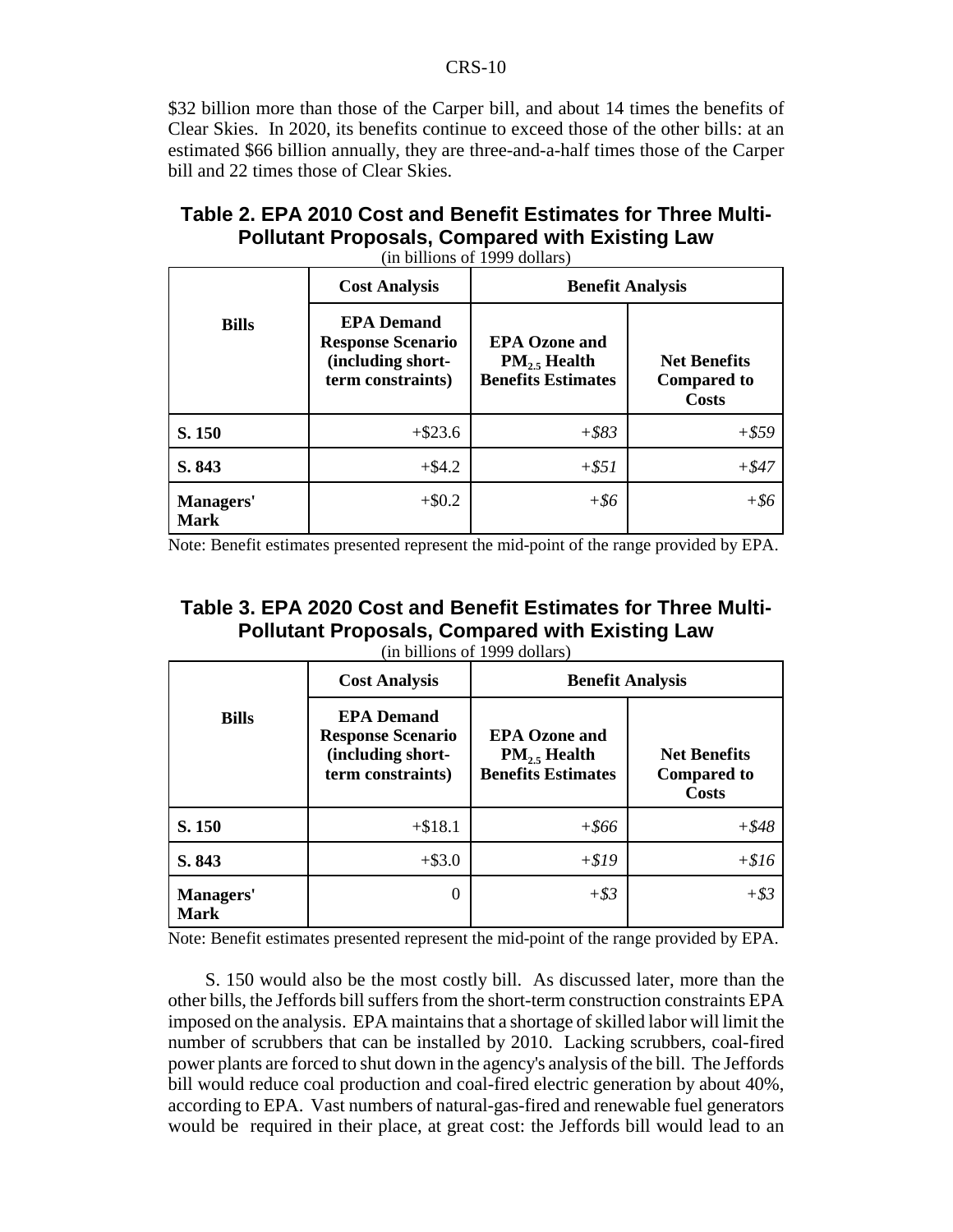#### CRS-11

additional 65 gigawatts of generation from renewable sources (about 6 times the amount projected under either of the other options) and nearly 100 gigawatts of additional oil- and gas-fired capacity. By contrast, coal use would increase under either Clear Skies or the Carper bill.

While the cost of S. 150 may lead Clear Skies' proponents to characterize it as too costly, the net benefits of S. 150 (i.e., benefits minus costs) far exceed those of Clear Skies and S. 843.

**S. 843 (Carper).** As indicated by **Tables 2 and 3**, both the benefits and costs of S. 843 are lower than those of S. 150, but higher than those of Clear Skies. This is by design, as S. 843 attempts to achieve substantial emission reductions beyond those currently incorporated in the Clean Air Act, but allow sufficient time to avoid serious short-term price increases. As discussed later, the more phased-in schedule of the bill helps mitigate (but does not eliminate) the short-term constraints EPA imposes on the analysis. In addition, as discussed later, S. 843 develops a limited and flexible  $CO<sub>2</sub>$  requirement that achieves some reduction in the increase in carbon dioxide emissions at a nominal cost.

#### **Sensitivity Analysis**

EPA conducted a number of sensitivity analyses on the various bills. As noted earlier, three variables highlighted by the analyses were (1) price elasticity, (2) shortterm construction constraints, and (3) higher electricity growth and more constrained natural gas supply. Unfortunately, these variables were not isolated from each other, but examined in selected combinations. As noted earlier, the benchmark analysis used for this report assumes limited short-term price elasticity, short-term construction constraints, and EPA's electricity growth and natural gas supply curves. The other three combinations that EPA analyzed were:

- ! *No Construction Constraint Scenario*, which assumes zero price elasticity, no short-term constraints, and EPA's electricity growth and natural gas supply curves;
- ! *EPA Base Case Scenario*, which assumes zero price elasticity, shortterm constraints, and EPA electricity growth and natural gas supply curves; and
- ! *Higher Electricity Growth and Natural Gas Scenario*, which assumes zero price elasticity, short-term constraints, and EIA's higher electricity growth and natural gas supply curves.

The first alternative, the No Construction Constraint Scenario, removes EPA's assumed short-term construction constraint assumption contained in the benchmark analysis but includes a zero demand price elasticity assumption. As indicated in **Table 4,** this swap of assumptions is pretty much a wash for S. 843 and the Managers' Mark. Indeed, in the case of S. 843, the analysis indicates that the shortterm construction assumptions are slightly more important to the cost analysis than the removal of any price elasticity. However, the assumption of zero demand price elasticity in this scenario has a substantial impact on the cost of S. 150, both short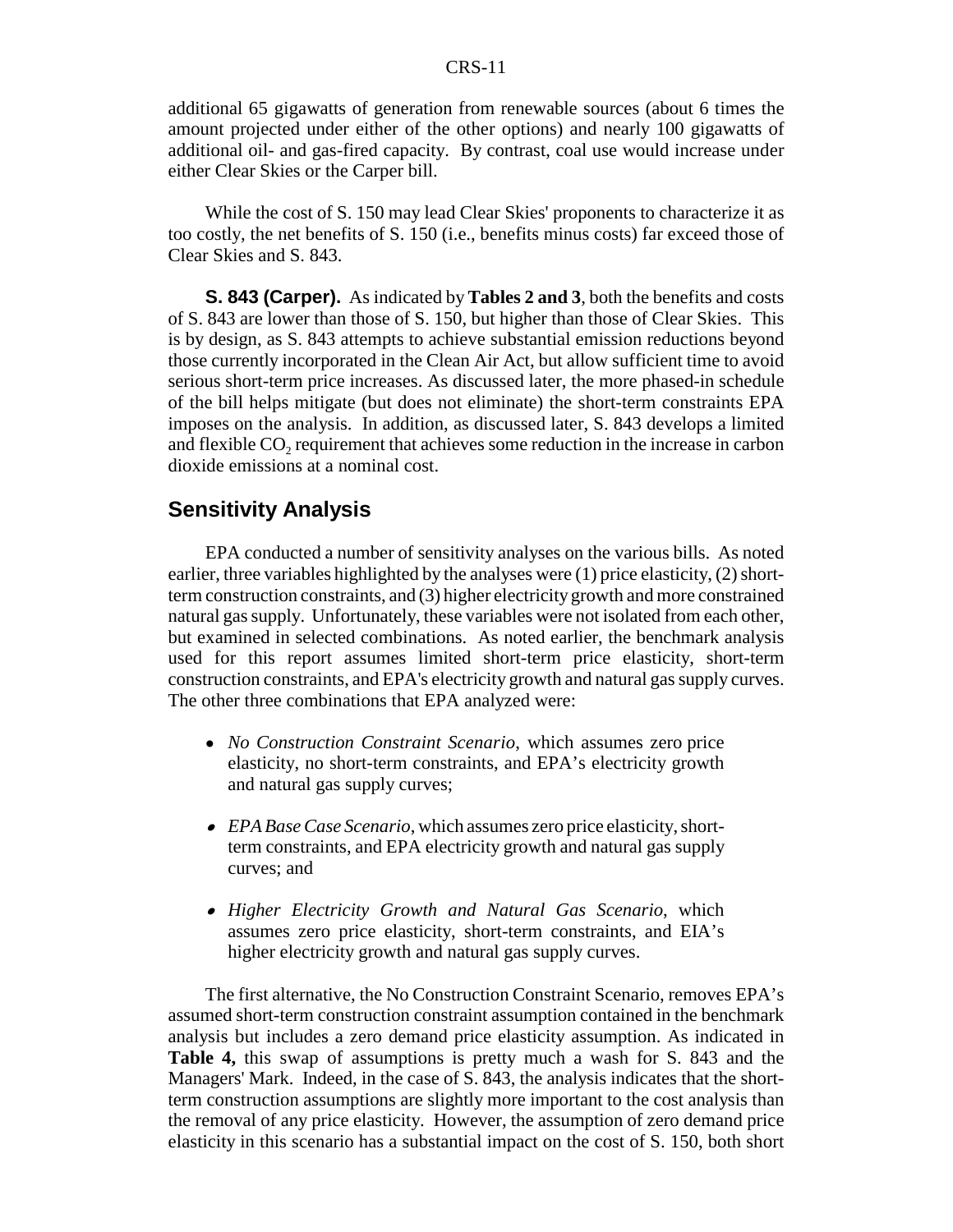(36% increase) and long-term (157% increase), as the removal of any price elasticity exceeds the saving gained by removing EPA short-term construction constraint assumptions. This is not surprising, given the significant compliance cost of S. 150 – a cost that, with zero elasticity assumed, results in no demand-side reaction from consumers.

| Table 4. Incremental Cost of Alternative Assumptions Compared |  |
|---------------------------------------------------------------|--|
| with the CRS Base Case                                        |  |
| (in billions of 1999 dollars)                                 |  |

|                          | ZERO DEMAND PRICE ELASTICITY COST SCENARIOS                                            |           |                                                              |            |                                                                                                       |            |
|--------------------------|----------------------------------------------------------------------------------------|-----------|--------------------------------------------------------------|------------|-------------------------------------------------------------------------------------------------------|------------|
|                          |                                                                                        |           | <b>With EPA Assumed Construction</b><br><b>Constraints</b>   |            |                                                                                                       |            |
| <b>Bills</b>             | <b>With No Assumed</b><br><b>Construction</b><br><b>Constraints</b><br>(Alternative 1) |           | <b>EPA's Base Case</b><br><b>Scenario</b><br>(Alternative 2) |            | <b>With EIA Electricity</b><br><b>Growth and Natural</b><br><b>Gas Assumptions</b><br>(Alternative 3) |            |
|                          | 2010                                                                                   | 2020      | 2010                                                         | 2020       | 2010                                                                                                  | 2020       |
| S. 150                   | $+$ \$8.6                                                                              | $+ $28.4$ | $+ $14.8$                                                    | $+$ \$26.6 | $+$ \$19.1                                                                                            | $+$ \$41.3 |
| S. 843                   | $-$0.3$                                                                                | $+ $0.1$  | $+$ \$3.6                                                    | $+ $0.4$   | $+$ \$4.5                                                                                             | $+ $1.2$   |
| Managers'<br><b>Mark</b> | $+ $0.1$                                                                               | $+ $0.1$  | $\Omega$                                                     | $+ $0.1$   | $-$0.1$                                                                                               | $-$ \$0.1  |

The second alternative, the EPA Base Case Scenario, replaces the short-term price elasticity estimate of our benchmark analysis with an assumption of zero price elasticity. The short-term construction constraint assumptions are maintained. This case confirms the dramatic effect that removal of any short-term price elasticity has on the costs of S. 150 with increases of 63% in 2010 and 147% in 2020 over the benchmark analysis, and indicates the relative size of the effect on S. 843. For S. 843, removal of any price elasticity results in a cost estimate 86% higher than our benchmark estimate for 2010. Along with the first sensitivity analysis, this result suggests that demand response and short-term construction constraint assumptions heavily influence EPA's 2010 cost estimates for S. 843. In contrast, EPA's assumptions have little effect on S. 843 cost estimates in the long-term or for the Managers' Mark.

The third alternative, the Higher Electricity Growth and Natural Gas Scenario, essentially takes the zero price elasticity estimate and short-term construction constraint assumptions of the EPA Base Case Scenario and adds EIA's higher electricity growth assumptions and steeper natural gas supply curves. Compared with the benchmark analysis, this case maintains the short-term construction constraint assumption, removes any demand price elasticity, and employs EIA assumptions for electricity growth and natural gas supply. Not surprisingly, the combination of zero demand response, greater demand for electricity, and tighter natural gas supply results in higher costs, particularly for S. 150. Compared with the assumptions of the EPA Base Case, the effect of higher growth and natural gas costs in the context of zero demand response is most pronounced in the case of S. 150 and puts even more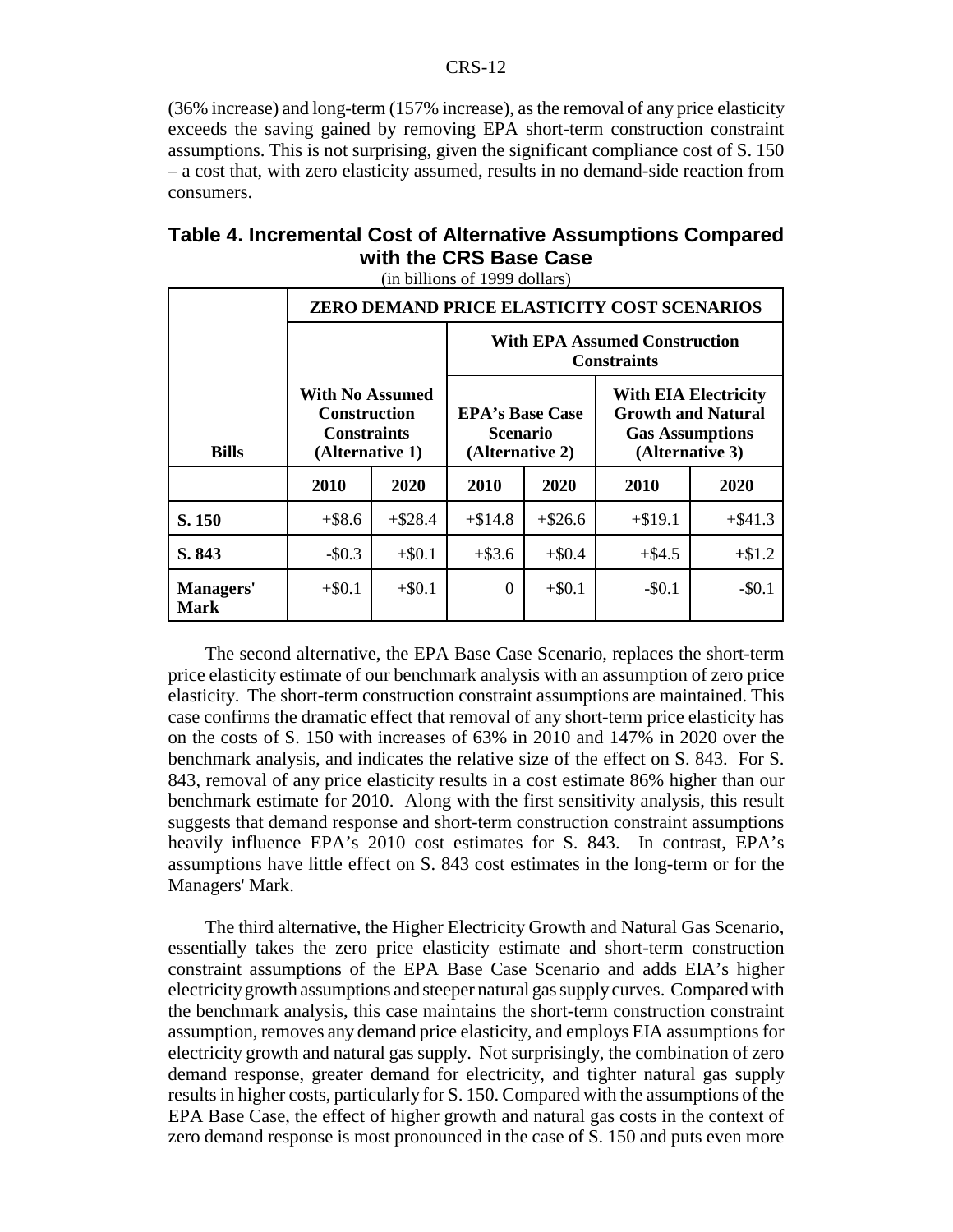#### CRS-13

pressure on EPA's assumption of zero demand price elasticity, particularly for 2020. The impact on S. 843 is considerably less dramatic and is nonexistent for the Managers' Mark. However, the sensitivity analysis here is pretty limited and a more comprehensive analysis of future natural gas availability could be valuable in determining appropriate targets and timetables for any multi-pollutant legislation.

#### **Cost Analysis Summary Points**

- ! EPA's assumption of zero demand price elasticity has a dramatic impact on the S. 150 short and long-term cost estimates. This effect is accentuated when EIA higher electricity growth and natural gas assumption are employed, particularly over the long term. Removal of EPA's assumed short-term construction constraints reduces the effect some in the short-term, but does not overcome it.
- EPA's assumption of zero demand price elasticity and assumed short-term construction constraints appear to have significant and about equal effects on S. 843 in the short term. Both effects decrease substantially over the long term, even if EIA's higher cost assumptions are employed, because of S. 843's less aggressive time frame.
- ! EPA's assumptions have little effect on the Managers' Mark cost estimates, either short or long-term. This is not surprising as the basis of the Managers' Mark and much of newly-finalized regulations – Clear Skies – was developed using EPA's model. That the Managers' Mark has only an incremental impact on the cost and benefits of existing law and regulations ensures that its economic impact is minimal under any conditions compared with those of existing laws and regulations.

### **Specific Issues Highlighted**

#### **Carbon Dioxide Control Costs**

Two of the bills analyzed by EPA, Senator Jeffords' S. 150 and Senator Carper's S. 843, contain provisions to reduce carbon dioxide emissions. The S. 150 provision sets an emissions cap of 2.05 billion tons annually beginning in 2010 (about 7% below 1990 levels). S. 843 would set an emissions cap of about 2.655 billion tons (estimated 2006 emissions) in 2009, decreasing to 2.454 billion tons (2001 emissions level) beginning in 2013. As indicated in **Table 5**, the more modest reduction requirement, combined with a slower reduction schedule, results in an order of magnitude lower costs for CO<sub>2</sub> allowances under S. 843 compared to S. 150.

The S. 150 reduction requirement and schedule are more representative of the requirements of the Kyoto Protocol than S. 843. As indicated in **Table 5,** adjusting S. 150's carbon dioxide reduction costs for 2005 dollars and metric tons results in costs of \$19 a metric ton in 2010 and \$33 a metric ton in 2020. This estimate range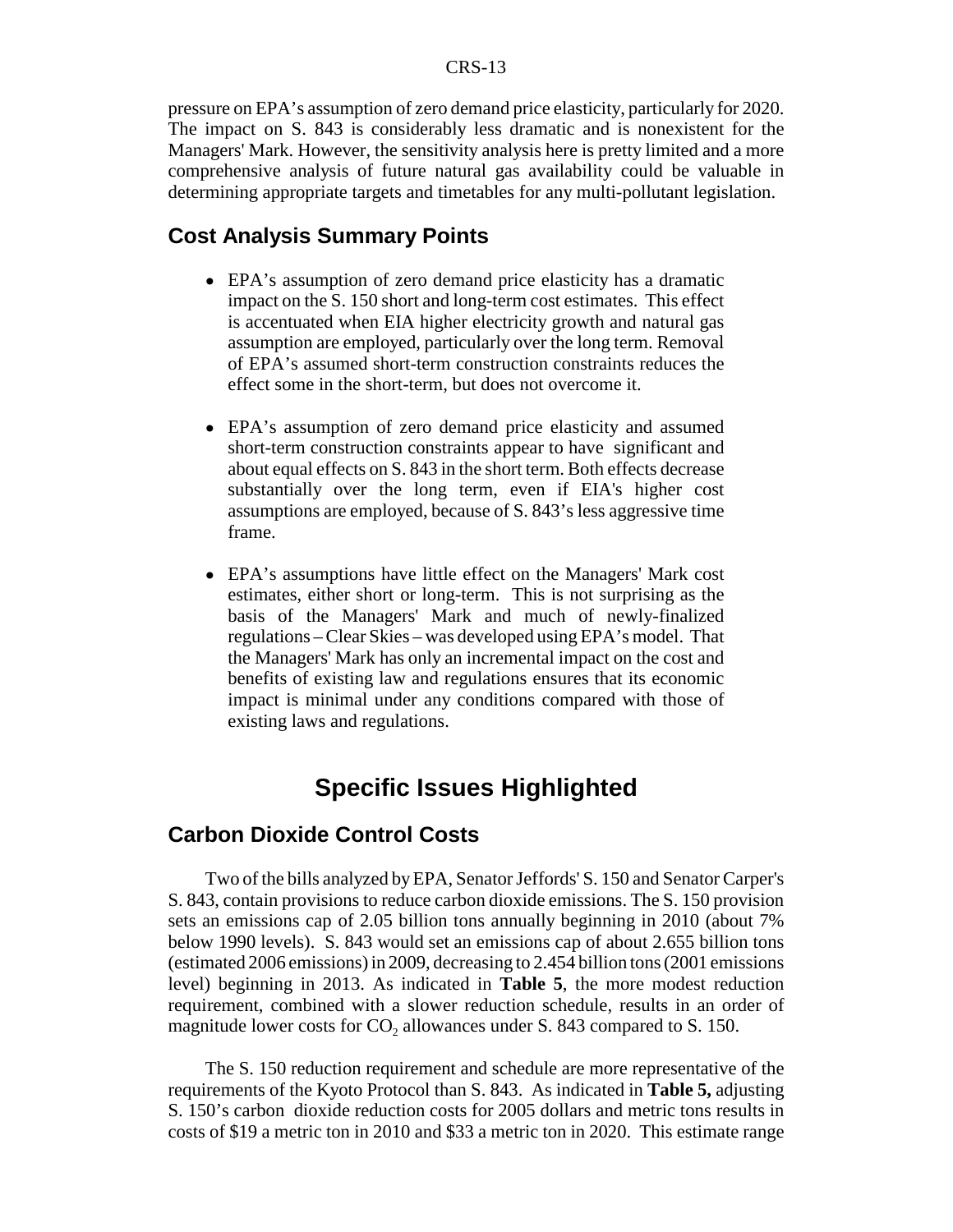#### CRS-14

is within that of the current European Union market prices as the EU ramps up for meeting its more stringent 8% reduction below 1990 levels required under the Kyoto Protocol. The current EU price for a metric ton of carbon dioxide reduction is about  $$25.<sup>18</sup>$ 

#### **Table 5. EPA Estimates for Carbon Dioxide Allowance Prices – 2010 and 2020**

|      | <b>S. 843 Costs</b><br>$(1999\$ | S. 150<br>$(1999\$ | S. 150<br>(per metric ton,<br>estimated 2005\$) |
|------|---------------------------------|--------------------|-------------------------------------------------|
| 2010 | \$                              | \$16               | \$19                                            |
| 2020 | \$2                             | \$27               | \$33                                            |

(per short ton, except as noted)

#### **Mercury Control Costs**

Given the short deadline for completing the study, EPA and its contractor did not develop new data on the cost or cost-effectiveness of control technologies, instead relying on assumptions used in conducting analyses of the CAIR and CAMR rules promulgated early in 2005. Those analyses used cost and cost-effectiveness data collected in 2003. As noted in an earlier CRS report, the effectiveness of mercury control technology has advanced rapidly since 2003. Thus, we conclude that the present analysis may overstate the cost of emission controls for mercury by a substantial margin. The air pollution control industry maintains that the cost of activated carbon injection (ACI) controls, which the model assumes would be imposed on about 40% of coal-fired plants under the Carper bill, is now only onefourth what the cost would have been in 2003.19

EPA's Hg control cost assumptions have less of a distorting effect in its analysis of S. 150, simply because its other assumptions (discussed earlier) lead it to conclude that 40% of coal-fired plants would be shut down by 2010 under the bill.

#### **Benefits Estimates**

EPA's analysis and CRS's reanalysis of the data show benefits substantially outweighing costs for both S. 150 and S. 843. The benefits represent the monetized human health effects (principally reduced mortality) from reducing emissions of  $SO<sub>2</sub>$ and fine particles. Some of these benefits are summarized in **Table 6** below.

<sup>&</sup>lt;sup>18</sup> As of November 4, 2005, according to PointCarbon. For current EU prices in euros, see [http://www.pointcarbon.com/]

<sup>19</sup> CRS Report RL32868, *Mercury Emissions from Electric Power Plants: An Analysis of EPA's Cap-and-Trade Regulations*, by James E. McCarthy.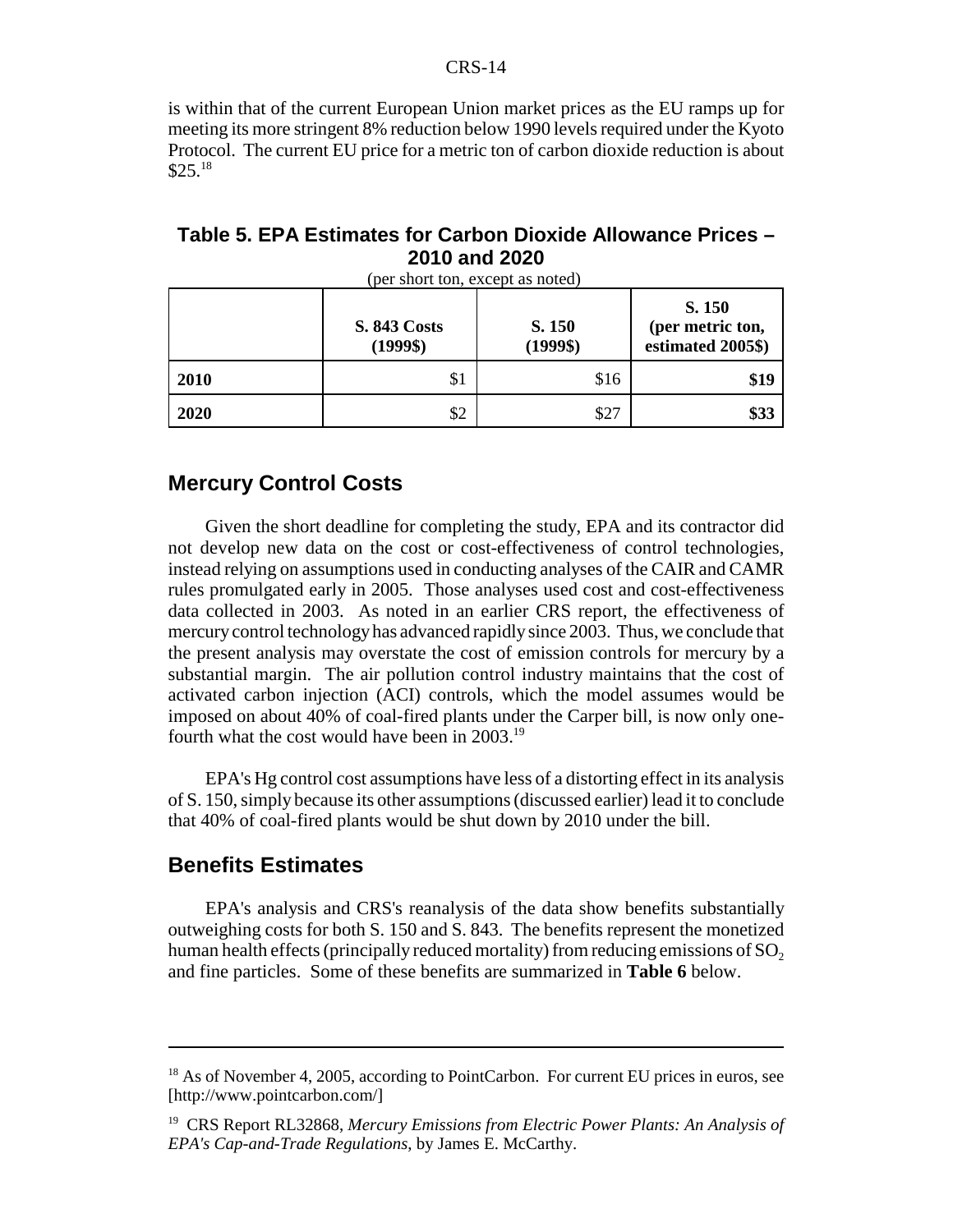| (in annual incidences avoided)          |        |        |        |       |                                 |       |
|-----------------------------------------|--------|--------|--------|-------|---------------------------------|-------|
|                                         | S. 150 |        | S. 843 |       | <b>Managers'</b><br><b>Mark</b> |       |
| <b>Health Effect Avoided</b>            | 2010   | 2020   | 2010   | 2020  | 2010                            | 2020  |
| <b>Premature mortality</b>              | 16,000 | 12,000 | 10,000 | 4,000 | 1,000                           | 1,000 |
| <b>Chronic bronchitis</b>               | 8,100  | 5,000  | 5,100  | 2,000 | 600                             |       |
| <b>Non-fatal heart attacks</b>          | 20,000 | 14,000 | 12,000 | 4,000 | 2,000                           | 1,000 |
| <b>Hospital admissions/ER</b><br>visits | 22,000 | 14,000 | 15,000 | 5,000 | 2,000                           | 1,000 |
| <b>Acute bronchitis</b>                 | 19,000 | 13,000 | 12,000 | 4,000 | 1,000                           | 1,000 |

#### **Table 6: Selected Heath Effects Avoided by Proposals Over Baseline**

Note: These effects are incremental to the effects of the CAIR, CAMR, and CAVR rules.

Three other sets of likely benefits were not estimated, at least in part because of the methodological difficulty of doing so. First, the analysis makes no attempt to monetize environmental benefits, which are significant in the case of sulfur dioxide and mercury controls.  $SO_2$  emissions are the primary cause of acid deposition, which harms aquatic life and affects forest growth, as well as damaging building materials. Reductions in SO<sub>2</sub> emissions could have significant environmental benefits, which are not estimated in the analysis. The emissions are also a significant factor in the formation of regional haze, the effects of which were also not monetized. Mercury deposition, as noted earlier, has led to widespread fish consumption advisories, with attendant economic impacts. The omission of environmental benefits has its greatest effect on S. 150 and S. 843 which have more aggressive  $SO_2$ , NOx, and Hg control schemes.

Second, the analysis does not model mercury heath effects. Agency analyses of the economic benefits of reducing Hg health effects have ranged from a few million dollars per year to several billion dollars per year.<sup>20</sup> The impact of omitting these benefits would be significant if one accepts the latter estimate. Once again, this omission has its greatest effect on S. 150 and S. 843, which have more aggressive Hg control schemes.

Finally, the analysis did not attempt to estimate the possible benefits of controlling  $CO<sub>2</sub>$  emissions. There is no accepted methodology for making such an estimate. Still, the absence of such a factor in the analysis may be a significant omission, which understates the potential benefits of the Jeffords and Carper bills. The Jeffords bill is the most aggressive of the three in regard to controlling  $CO<sub>2</sub>$ 

<sup>&</sup>lt;sup>20</sup> For additional discussion of the benefits of controlling mercury emissions, and EPA's varied estimates, see CRS Report RL32868, *Mercury Emissions from Electric Power Plants: An Analysis of EPA's Cap-and-Trade Regulations*, by James E. McCarthy.